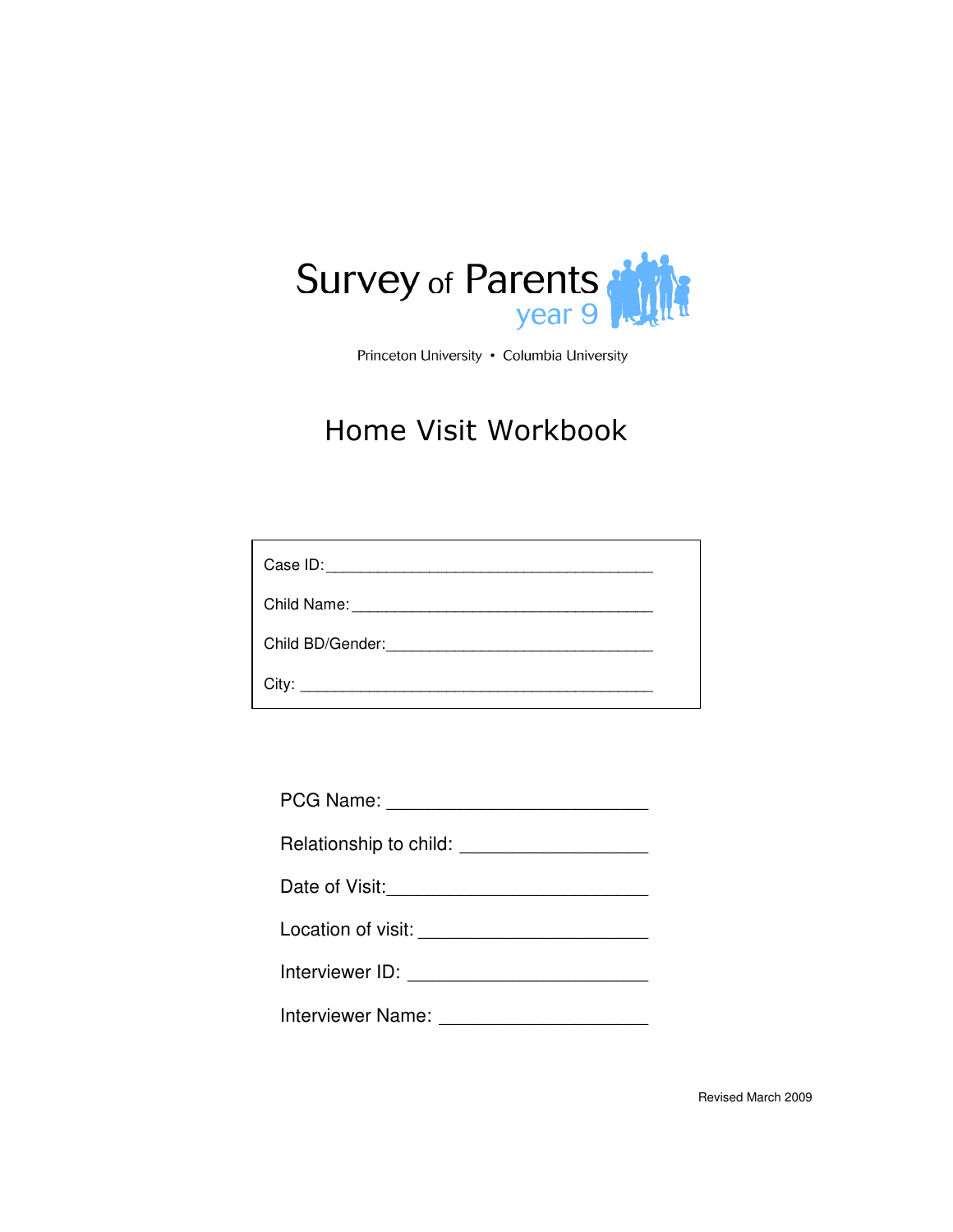### **Home Visit Materials Checklist**

| Case folder<br>Year 9 ID Badge<br>Laptop                                                                                                                                                                                                                                                                                                                                                                                                                            |
|---------------------------------------------------------------------------------------------------------------------------------------------------------------------------------------------------------------------------------------------------------------------------------------------------------------------------------------------------------------------------------------------------------------------------------------------------------------------|
| Labeled Home Visit Folder containing:<br>Labeled Home Visit Workbook<br>Labeled Consent forms:<br>2 Home Visit Consent<br>2 Genetic Component (Saliva Sample) Consent<br>1 3-part Teacher Contact Consent/Info Form<br>Labeled Primary Caregiver SAQ<br>2 labeled envelopes ("M" and "C"), each containing a saliva sample kit<br>and biohazard bag<br>1 labeled cassette tape<br>Envelope with cash incentive and labeled receipt                                  |
| Equipment:<br>Scale (check batteries)<br>Stadiometer<br>Tape Recorder (check batteries)                                                                                                                                                                                                                                                                                                                                                                             |
| <b>Health Measures Kit:</b><br>Disposable sterile gloves<br>Tissue pack<br><b>Wet Wipes</b><br>Disposal bag (for gloves, tissues, packaging)<br>Saliva Sample/Height Measurement showcard<br>Sugar packets                                                                                                                                                                                                                                                          |
| Child Assessment materials:<br><b>PPVT</b> easel<br>WJ III easel<br>Pad of paper<br>Pencil<br>Pencil sharpener<br>Child Interview showcards                                                                                                                                                                                                                                                                                                                         |
| Backup pack containing:<br>Info folder with copies of: FAQs, Survey of Parents Newsletter, What Is a Gene?<br>2 extra tape cassettes<br>2 extra saliva sample kits<br>1 swab-type saliva sample kit with instructions<br>1 extra each consent: Home Visit, Genetic/Saliva Sample, Teacher Consent<br>1 extra Primary Caregiver SAQ<br>2 extra incentive receipt forms<br>Extra batteries for scale (2 Lithium coin 3v CR203) and tape recorder (4 AA)<br>Extra pens |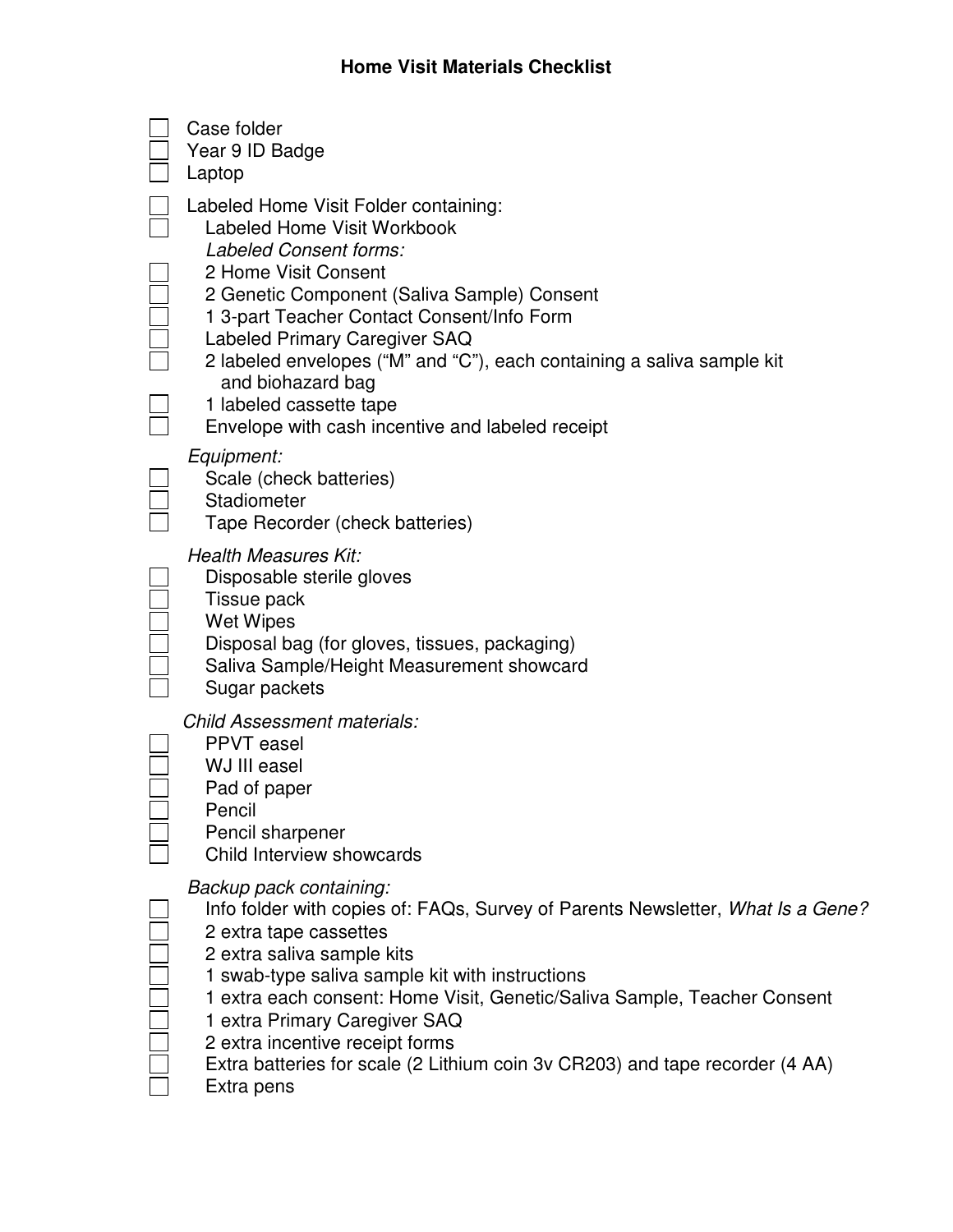### HOME VISIT TASKS CHECKLIST

|          |     | START time: _______: ______ AM_PM | END time: : : : AM PM               |      |  |
|----------|-----|-----------------------------------|-------------------------------------|------|--|
| Complete |     |                                   |                                     | Page |  |
|          | 1.  |                                   |                                     | 3    |  |
|          | 2.  |                                   | Saliva Sample Consent               | 5    |  |
|          | 3.  |                                   | Teacher Contact Consent/Info        | 7    |  |
|          | 4.  |                                   |                                     | 9    |  |
|          | 5.  |                                   | Information for Child Assessment 11 |      |  |
|          |     |                                   |                                     |      |  |
|          | 6.  |                                   |                                     |      |  |
|          | 7.  |                                   | Primary Caregiver SAQ 13            |      |  |
|          |     |                                   |                                     |      |  |
|          | 8.  |                                   |                                     |      |  |
|          | 9.  |                                   |                                     |      |  |
|          | 10. |                                   |                                     |      |  |
|          | 11. |                                   |                                     |      |  |
|          | 12. |                                   |                                     |      |  |
|          | 13. |                                   |                                     |      |  |
|          | 14. |                                   |                                     |      |  |
|          | 15. |                                   |                                     |      |  |
|          |     |                                   |                                     |      |  |

### BEFORE LEAVING THE HOME, BE SURE THAT:

- − All consents are correctly signed, initialed, and dated by parent/PCG,
- − The Teacher Contact information is complete, and
- − Every page of the PCG SAQ is completed.

#### POST-HOME VISIT TASKS

- 
- □ CAPI Task Interviewer Observations
- $\Box$  Transmission to home office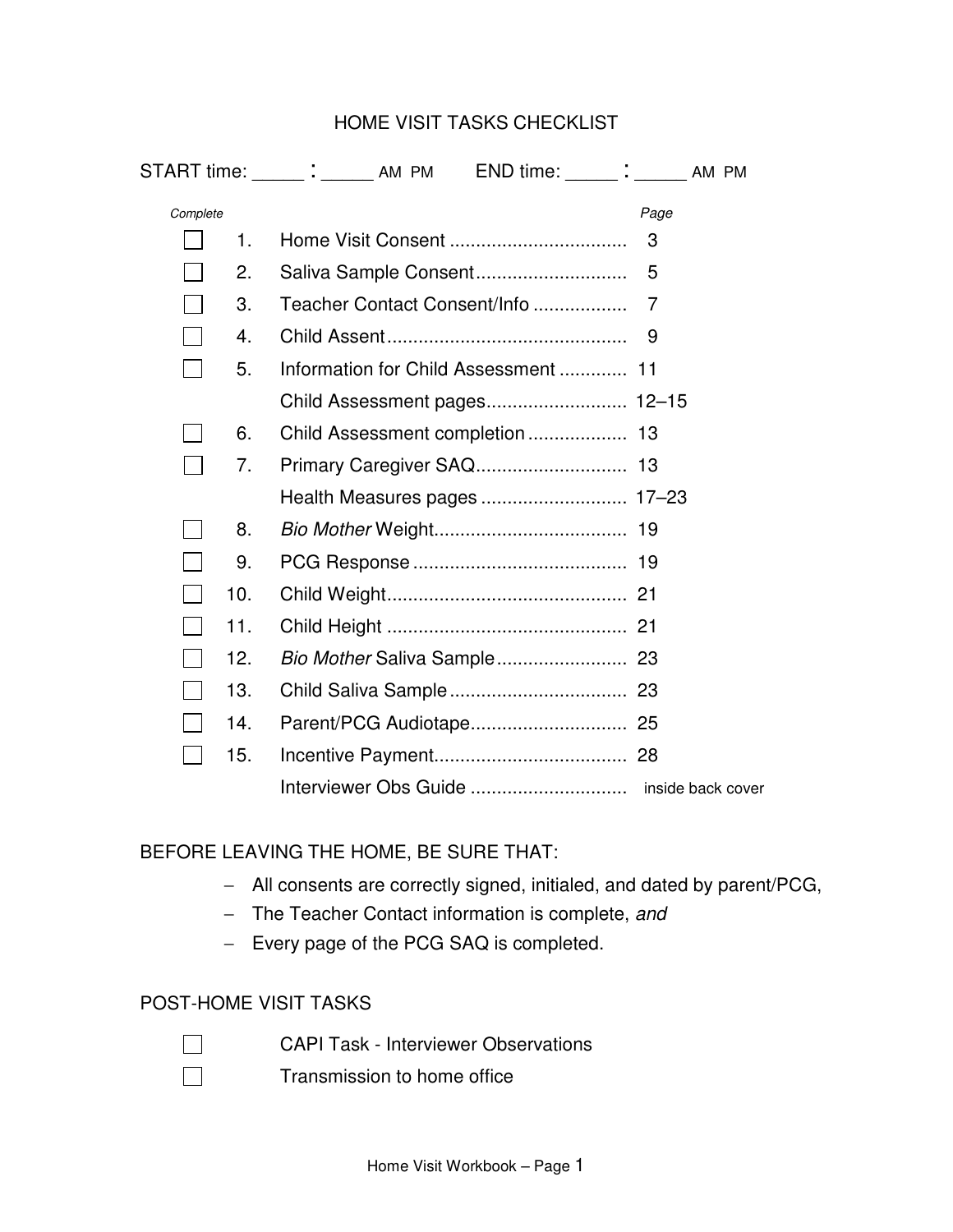BLANK PAGE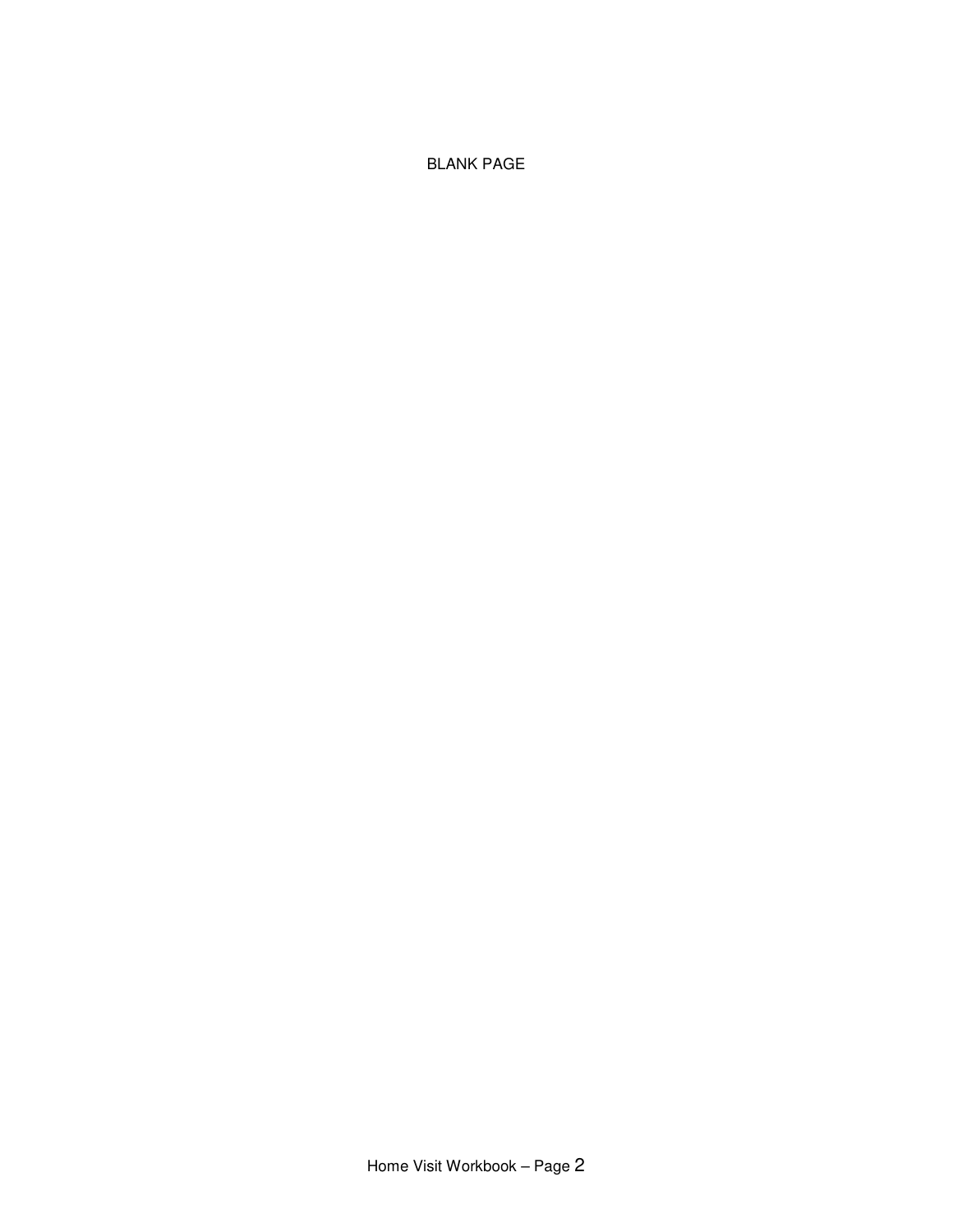#### HOME VISIT ACTIVITIES CONSENT

|                  | 1a. AGREEMENT TO PARTICIPATE                                        |  |  |
|------------------|---------------------------------------------------------------------|--|--|
| <b>CHECK ONE</b> |                                                                     |  |  |
|                  | Agreement to Participate section SIGNED and DATED by parent/PCG     |  |  |
|                  | Refused – DO NOT CONTINUE WITH ANY PART OF HOME VISIT               |  |  |
|                  |                                                                     |  |  |
|                  |                                                                     |  |  |
|                  | <b>1b. CONSENT FOR AUDIOTAPING</b>                                  |  |  |
| <b>CHECK ONE</b> |                                                                     |  |  |
|                  | Consent for Audiotaping section <i>INITIALED</i> by parent/PCG      |  |  |
|                  |                                                                     |  |  |
|                  |                                                                     |  |  |
|                  |                                                                     |  |  |
|                  | 1c. CONSENT FOR USE OF AUDIOTAPE                                    |  |  |
| <b>CHECK ONE</b> |                                                                     |  |  |
|                  | Consent for Use of Audiotape section <i>INITIALED</i> by parent/PCG |  |  |
|                  |                                                                     |  |  |
|                  | Other (Explain):                                                    |  |  |

Say: **This is the consent form for the home visit. You can read it over and sign it. It tells you what this study is about and lists the activities that we have planned today. It also describes the protections that are in place to protect your privacy. I have two copies of the same form that need to be signed by you here (POINT) and initialed here and here (POINT). The pink copy is for you and the white copy is for our files. Let me know if you have any questions.** 

If child is present, say: **I don't have a consent form for CHILD, but I am going to tell him/her about what we're going to be doing and then ask if he/she will agree to participate. I will talk about the same kinds of things that are in your consent form so you may want to listen as I do that.**

NOTES:

- − Allow PCG to read form, and answer any questions.
- − Obtain signature, date, and initials on both white and pink copies.
- − After signing, give the PINK copy to the PCG and place the WHITE copy in the case folder.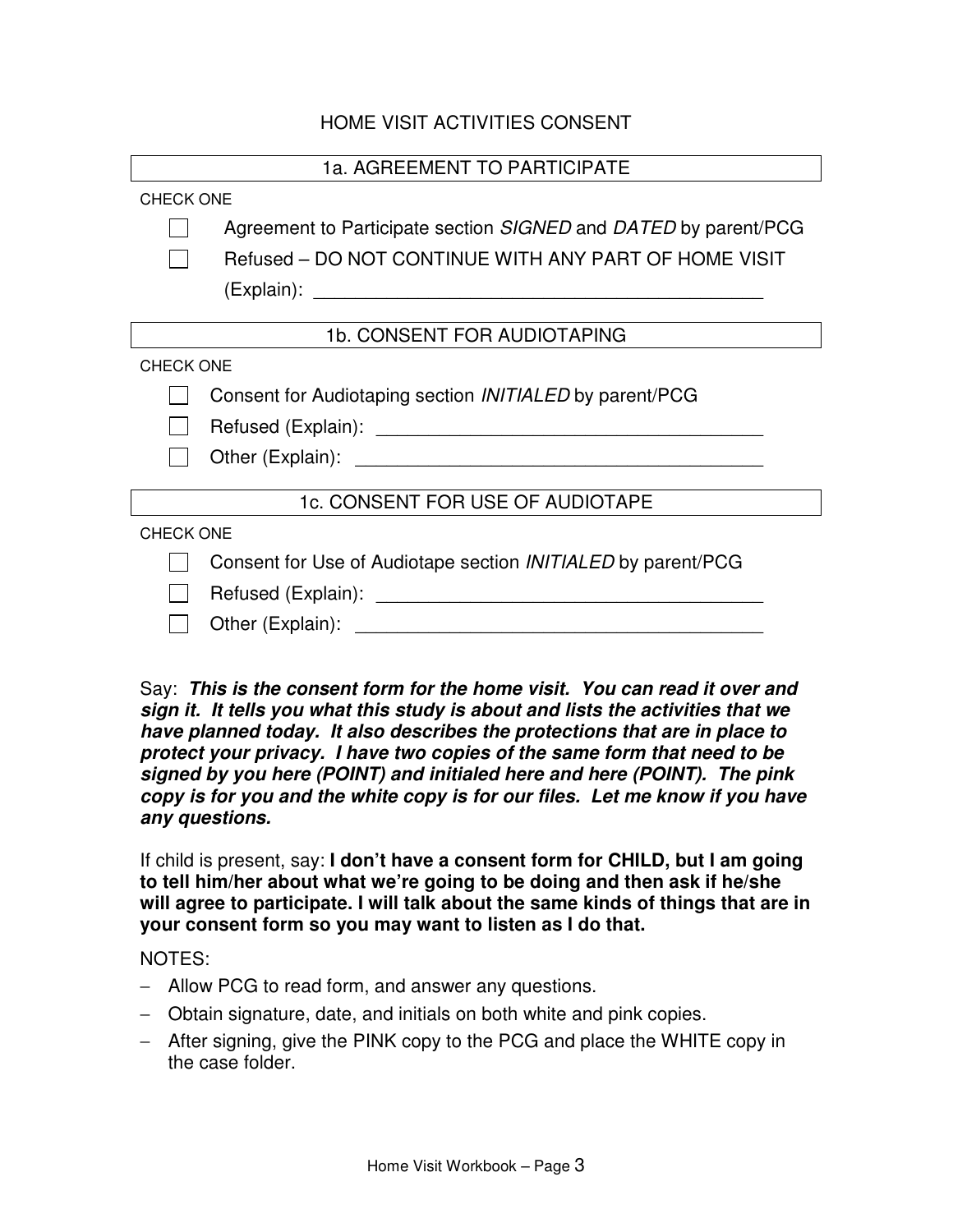#### **FAQs About the Saliva Sample**

#### Q. What is a gene/DNA?

A. Genes are made of sections of DNA. They are the biological way we pass along traits to our children. DNA consists of four bio-chemicals, and the order of these bio-chemicals serves as a kind of a recipe book for human traits.

#### Q. Why are you studying DNA?

A. We are studying DNA in order to look at the way genes and life are related to feelings, learning, and behavior and health, growth and development.

#### Q. Can we get the results of the DNA test?

A. No. Like all the other data we have collected, we can only examine group trends and not individual data on your child. We are not clinicians and can only use data for research purposes.

Q. Can anyone else get my DNA, like the police, lawyers, or insurance companies? A. No. We have a Certificate of Confidentiality from the US Department of Health and Human Services. This helps to protect your privacy. With this form, no one can force us to tell anything about you to people who are not a part of this study. This includes the courts, the police, and others.

#### Q. Can I share the DNA with someone like my child's doctor?

A. No, I'm afraid that is not possible. We use a research laboratory and not a clinical or medical laboratory. Medical professionals require that a clinical or medical laboratory that has "CLIA" certification (Clinical Laboratory Improvement Amendments certification). Your DNA will only be used for this research.

#### Q. Why do you only want DNA from the mom and not the dad?

A. We are not collecting DNA from dads because we only need DNA from one parent and because many children in the study are not living with their dads. It is my understanding that having genes from both moms and their children is an important part of the study.

Q. I don't want my child to do this, but I will agree to do it. OR It's fine if my child wants to do this, but I don't.

A. Ok, this is fine. Thank you.

#### Q. What do you mean you will look for new genes as they are discovered?

A. Because scientists identify new genes every year, we would like to be able to look at your DNA again if a new discovery is made. This allows the study to make the most meaningful contributions to science. However, it is important to know that we will only use the saliva samples to study differences in genes related to feelings, learning, and behavior and health, growth and development.

#### [If a participant has a question that you cannot answer]

A. I'm afraid I don't know the answer to that question, but I'm sure that one of the principal research scientists can answer it. Would you like me to have someone follow up with you about your question?

[After the visit, give your supervisor the participant's question or clarification request, along with the participant's name and contact information.]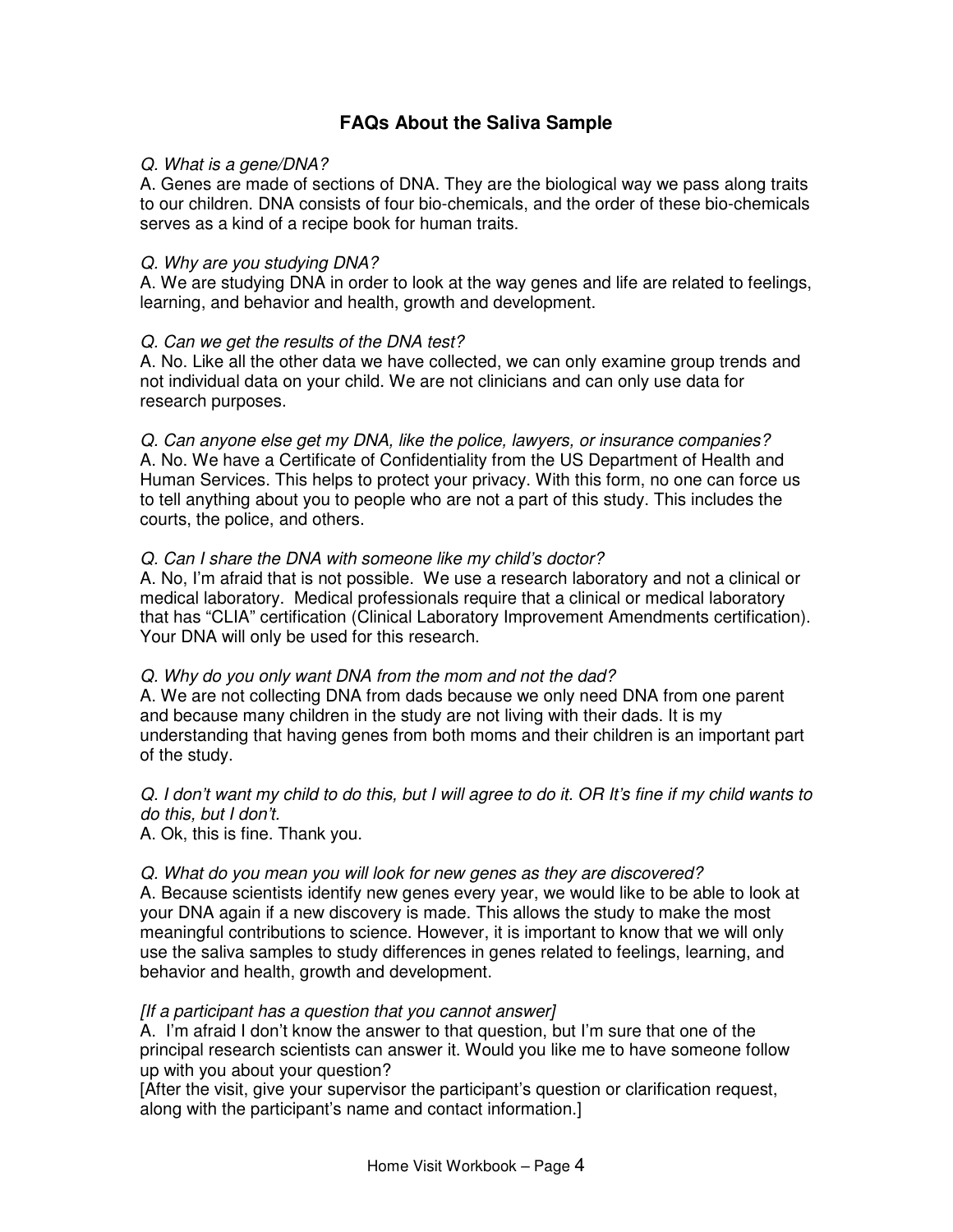#### SALIVA SAMPLE/GENETIC COMPONENT CONSENT

| 2a. Part 1 - CHILD                                       |  |
|----------------------------------------------------------|--|
| <b>CHECK ONE</b>                                         |  |
| Consent is <i>INITIALED</i> by parent/PCG                |  |
|                                                          |  |
|                                                          |  |
| 2b. Part 2 - BIO MOTHER                                  |  |
| <b>CHECK ONE</b>                                         |  |
| Consent is <i>INITIALED</i> by parent/PCG                |  |
| PCG is <i>not</i> Bio Mother (no initials for this part) |  |
|                                                          |  |
|                                                          |  |
| 2c. Part 3 - PARENT/PCG SIGNATURE                        |  |
| <b>CHECK ONE</b>                                         |  |
| Consent is SIGNED and DATED by Parent/PCG                |  |
|                                                          |  |
|                                                          |  |

Say: **Next, I have the consent form for the saliva sample. Again, I have two copies of the same form that need signatures. One is for you and one is for our files. You can read the consent over and sign it. It describes why we are collecting saliva and how the saliva will be used. It also discusses the protections that are in place to protect your privacy. You will see a place for your signature at the end (POINT).** 

IF PCG IS BIO MOTHER: **There are also places for you to initial to allow [CHILD] to do this procedure and for you (POINT TO EACH).** 

IF PCG IS NOT BIO MOTHER: **There is a separate place for you to initial to allow [CHILD] to do this procedure (POINT). Since you are not the bio mother, you don't need to initial Part 2b (POINT). I won't be collecting a saliva sample from you.** 

Allow PCG to read form and answer any questions. Use the What Is a Gene? handout if PCG asks for more detailed description and to answer questions.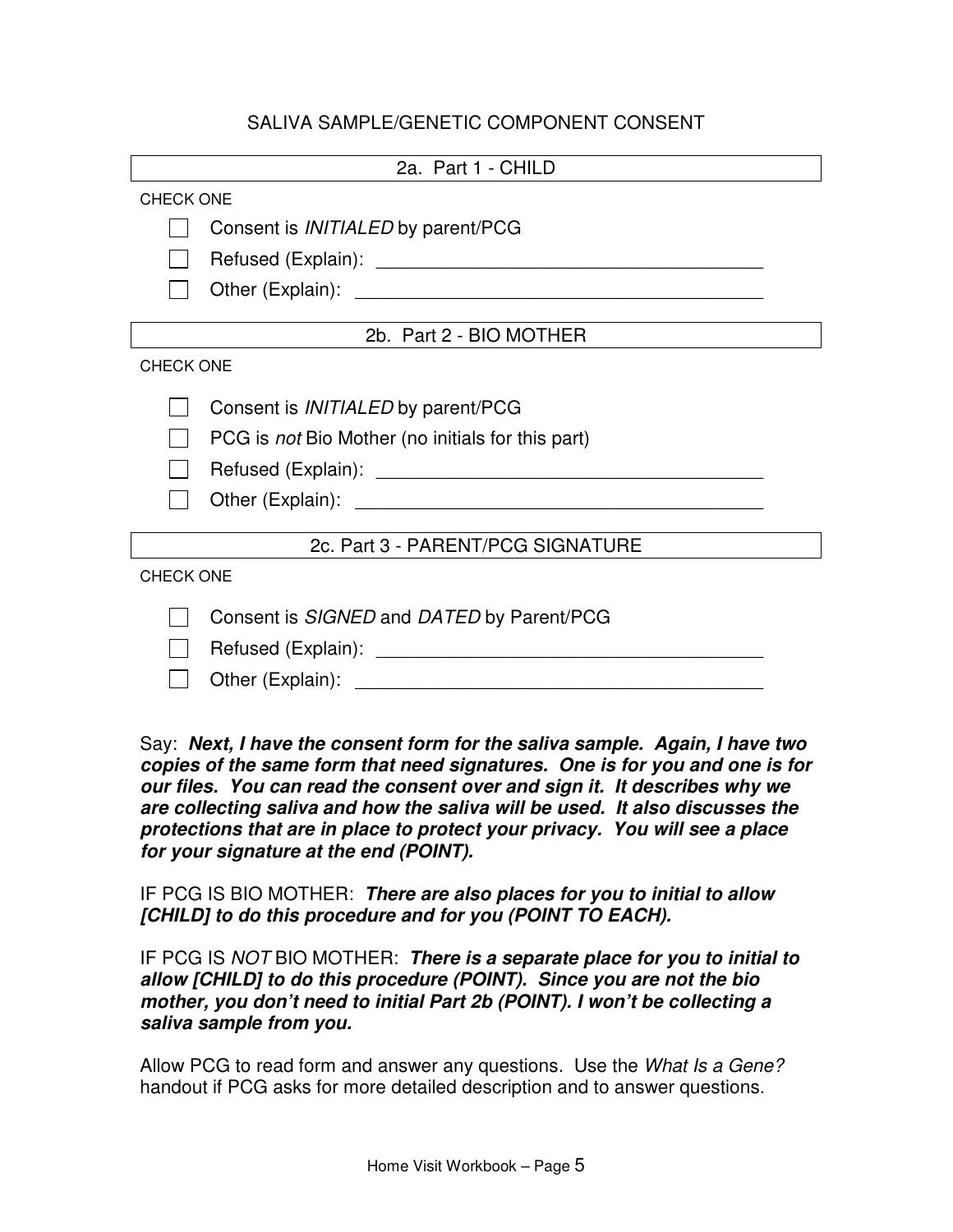### **FAQs about the Teacher Survey**

#### Q. Will my child's school see the information? Will it affect my child's school record?

A. No. The child's teacher will mail the form directly to us, and we will not share any information with the school, or anyone else.

#### Q. Are you going to talk to my child's teacher?

A. No, I'll give this information to my company, Westat, who will mail a letter and a questionnaire to the teacher.

#### Q. Which teacher do you want to contact? Last year or this year?

A. We want to interview a teacher who knows your child very well. During summer break through October  $31<sup>st</sup>$  we want to contact your child's previous teacher from last year. Starting in November we want to contact this year's teacher.

#### Q. What if my child's teacher left the school?

A. Please, give us as much information as possible even if the teacher has switched schools. We often are still able to contact the teacher.

#### Q. What if my child changed schools during the year?

A. We want to interview a teacher who knows your child very well. Please give us the information for where you child spent most of the school year.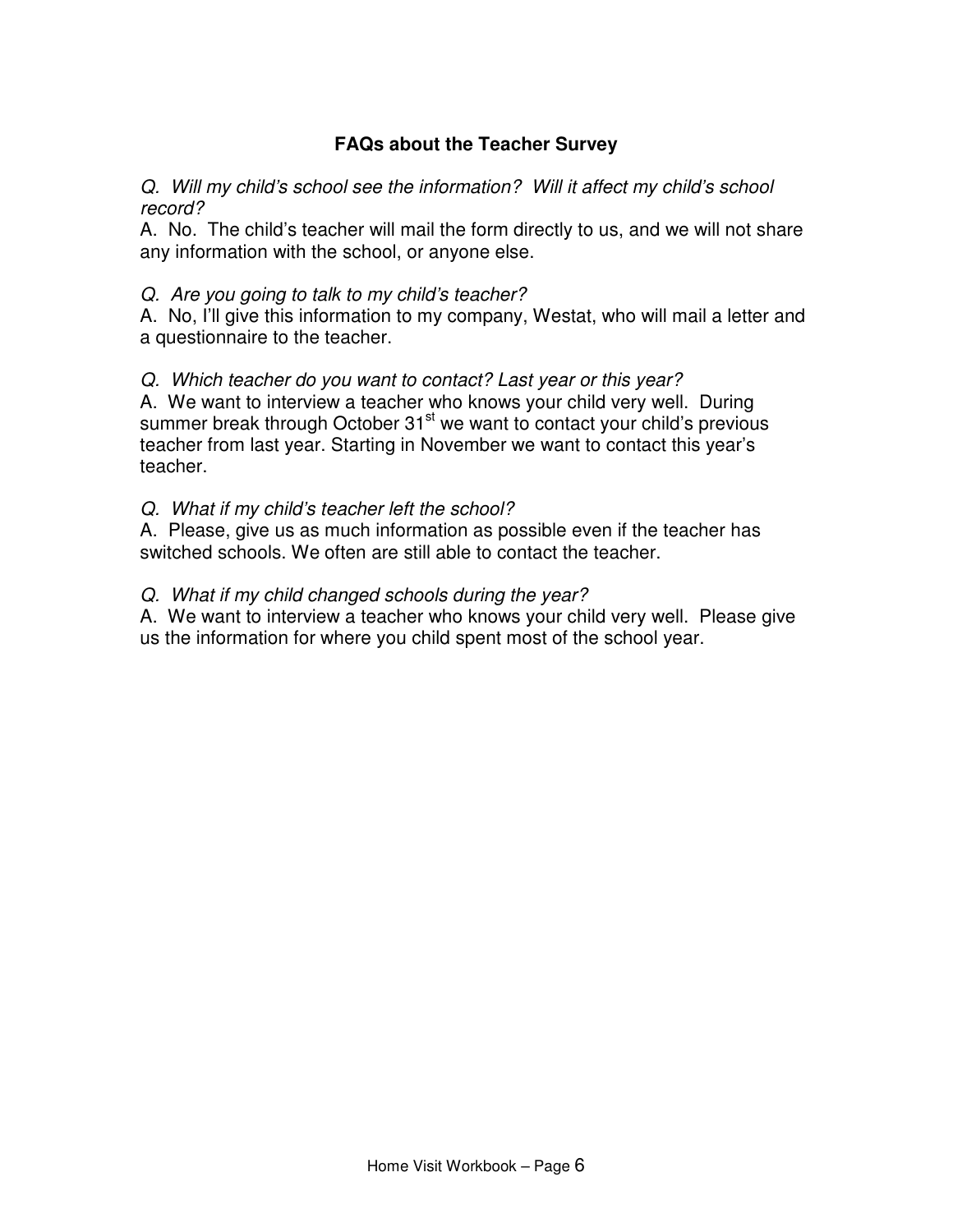#### 3. TEACHER CONTACT CONSENT/INFORMATION FORM

#### CHECK ONE

- Teacher Contact Consent/Information Form COMPLETED by Interviewer and SIGNED and DATED by Parent/PCG.
- Refused (Explain): **Explain**  $\overline{a}$  and  $\overline{b}$  and  $\overline{c}$  and  $\overline{d}$  and  $\overline{b}$  and  $\overline{c}$  and  $\overline{d}$  and  $\overline{d}$  and  $\overline{d}$  and  $\overline{d}$  and  $\overline{d}$  and  $\overline{d}$  and  $\overline{d}$  and  $\overline{d}$  and  $\overline{d}$  an
- □ Other (Explain): <u>\_\_\_\_\_\_\_\_\_\_\_\_\_\_\_\_\_\_\_\_\_\_\_\_\_\_\_\_\_\_\_\_</u>

#### Say: **As part of the Year 9 Survey of Parents we would like to contact CHILD's teacher. We want to send the teacher a questionnaire to complete about CHILD and his/her classroom and school, and also the teacher's background. Do I have your permission for the study to contact CHILD's teacher?**

#### IF YES: **I'll need the teacher's full name, the name of the school, and the school address and telephone number. Can you give me this information?**

This school year vs. last school year

- From start of data collection through October 31, obtain the contact information about the teacher from the 2008-2009 school year.
- After October 31, obtain information about the teacher from the 2009-2010 school year.

Enter the information:

- child's first and last name
- school year and grade
- teacher's first and last name
- the complete school name and address (including city, state, and zip)
- school telephone number

If necessary, ask the parent/PCG to use school materials, a phone book or school website so that the information is as complete and accurate as possible (e.g., the correct spelling of the teacher's name, the full school address).

#### **I also need to ask you to sign this form. We will send a copy to the school so that the teacher and the school will know that you have given permission.**

Obtain the signature and date.

- − Give the bottom, PINK copy to the PCG, and
- − Place the WHITE (original) and YELLOW copies in the Home Visit Folder.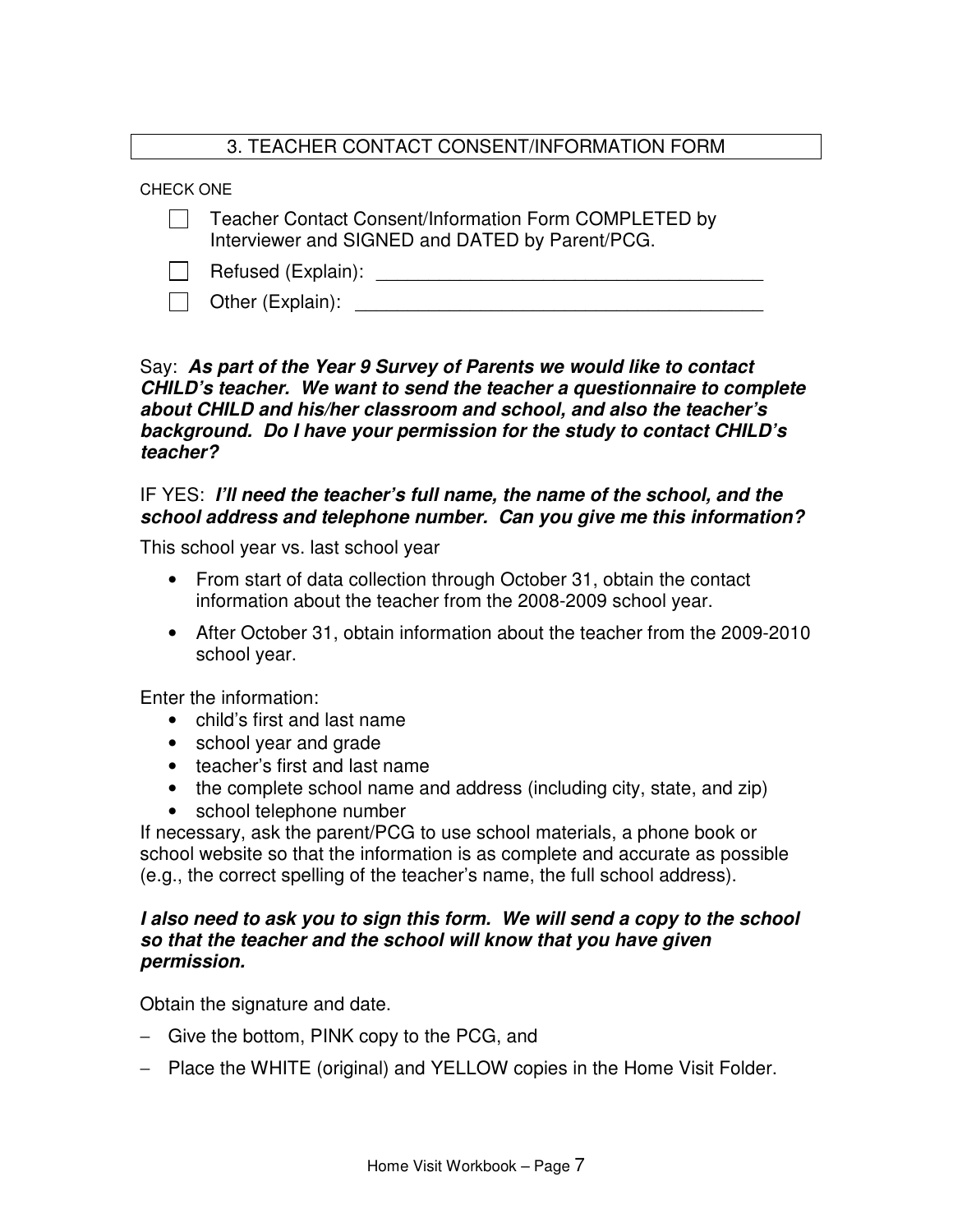BLANK PAGE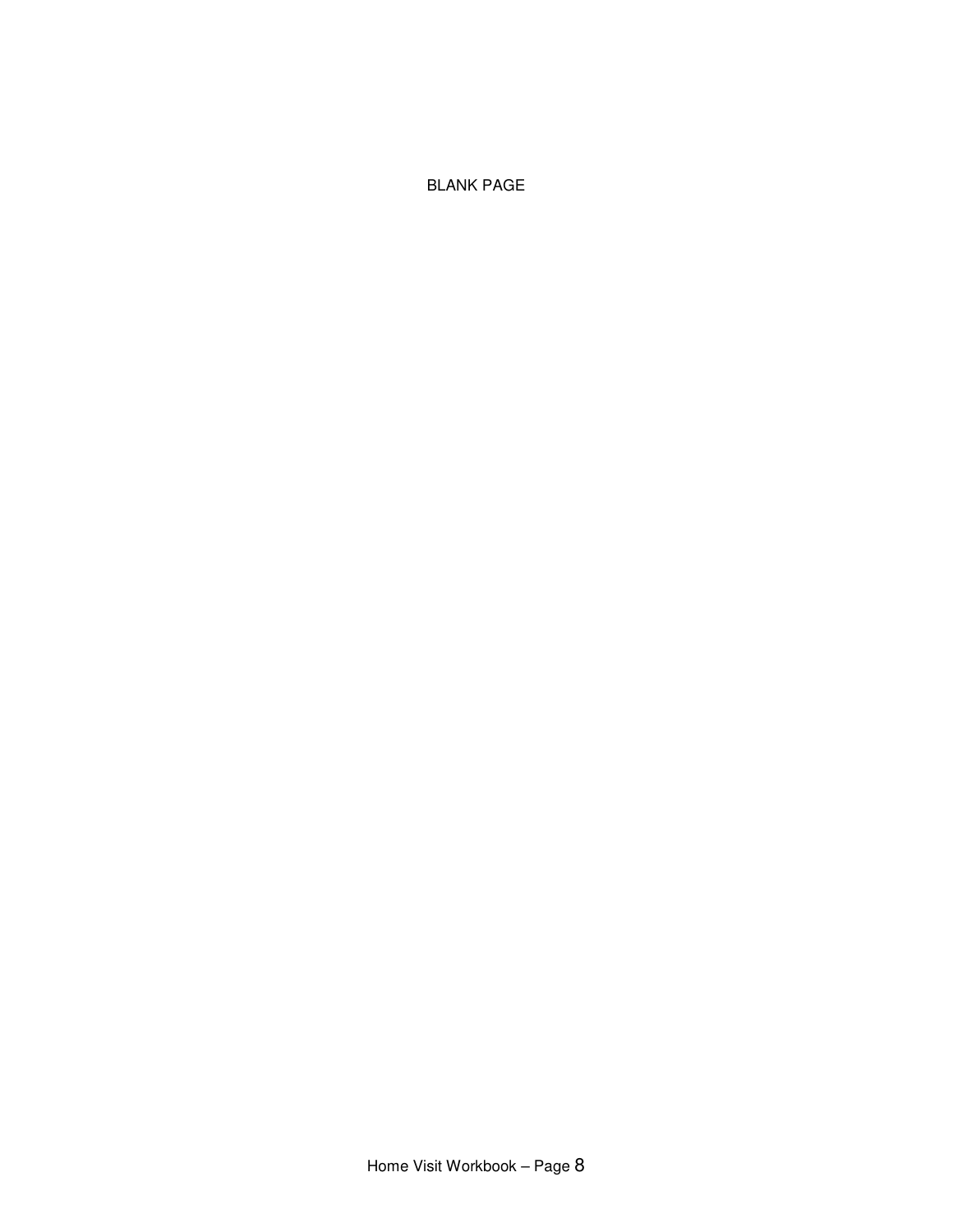#### 4. CHILD ASSENT

#### CHECK ONE

| $\mathcal{L}_{\mathcal{A}}$ | Child agreed to participate |  |
|-----------------------------|-----------------------------|--|
|                             |                             |  |

- Refused (Explain): \_\_\_\_\_\_\_\_\_\_\_\_\_\_\_\_\_\_\_\_\_\_\_\_\_\_\_\_\_\_\_\_\_\_\_\_\_
- $\Box$  Other (Explain):

#### NOTE:

− If the child does not agree to participate, you cannot conduct the child health measures or assessment.

Read the following to the child exactly as it is written:

**Before we start, I want to tell you about this study. We want to find out about the health of kids your age, what they know, and what they can do. And, we want to learn about their families. I will ask (your mother/PCG) about you, your family, and about the things going on in your life. I will also send your teacher a questionnaire to fill out to learn about you, your teacher, and your school.** 

**So let me tell you about the activities that I would like to do with you today. You and I will sit down together, and I'll ask you some questions about math, reading, and vocabulary. There is also a memory activity with numbers. Then, I will ask you to answer some questions about you and your family and friends.** 

**There are also some activities related to your health. I will measure how tall you are and how much you weigh. (I'll measure how much your mom weighs, too.) I will also ask you (and your mom) for a sample of saliva. I will ask you to spit several times into a small container. Saliva contains something called genes—not blue jeans!—and genes are like recipes for what a person is like. Children get their genes from their parents. So, for example, a child might have eyes just like their mother's eyes. This study wants to learn how genes are related to feelings, learning, and behavior and health, growth, and development. This information, along with all the other information in the study, can be used to design ways to help children.** 

(Continued on the next page)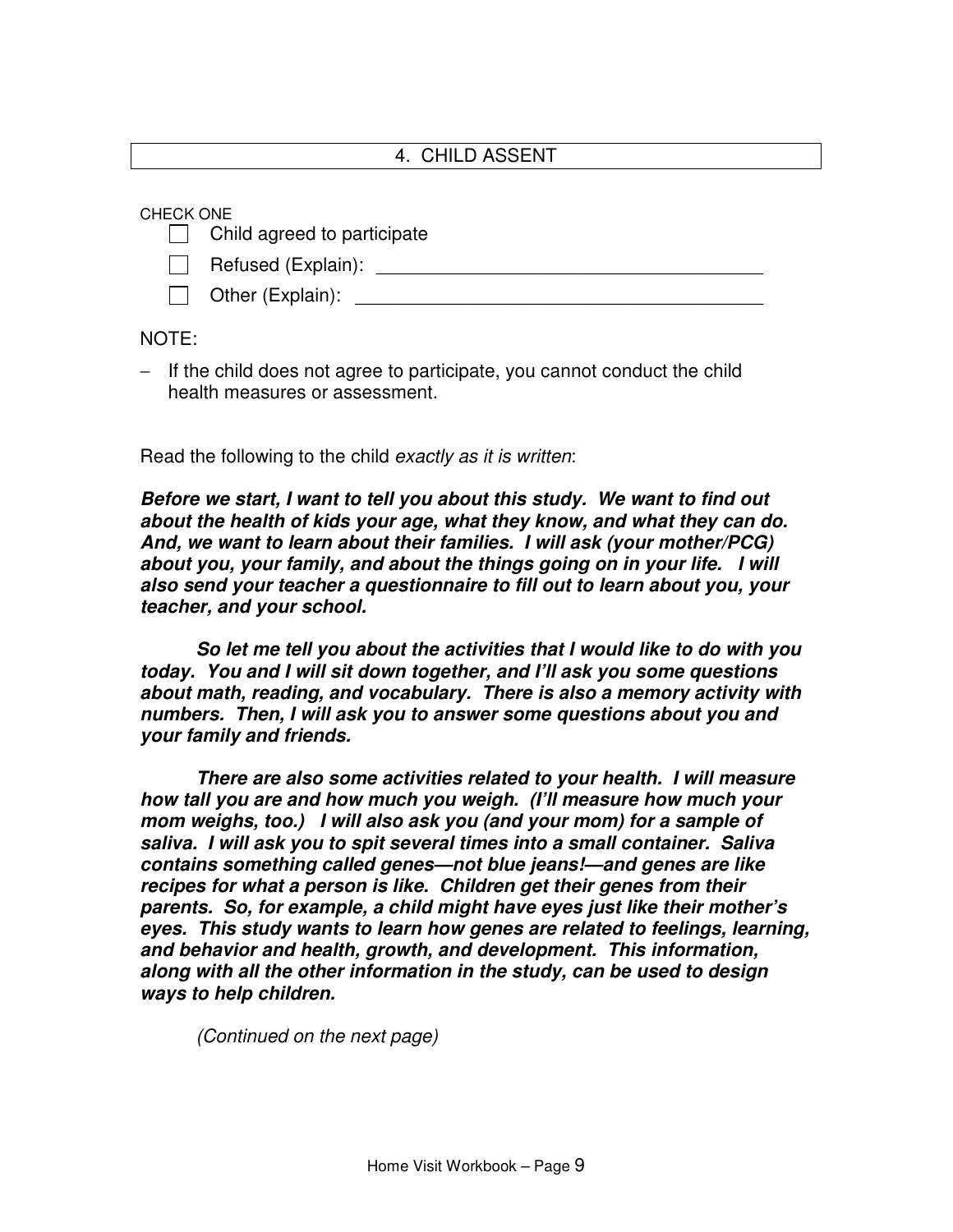**Before we start doing these things, there are a couple of things that I want you to know. First, you do not have to be in the study. If there is an activity that you do not want to do, you can just tell me, and we won't do it. And that's okay. Even though your (mother/PCG) gave permission for you to be in the study, you still do not have to do something if you do not want to.** 

**Second, everything you do and the things you tell us are private. That means that we won't tell your answers to your parents, your teachers, or other people who are not working on this study. However, if you tell me about something that means you could get hurt or someone else could get hurt, we will discuss the problem. Then I will talk to someone who can protect you or that other person.** 

**All the activities with you should take about an hour and a half. We can take a break if you want to. To thank you for your help today, after we're all done I will give (your mother/PCG) a gift of \$30 for you.** 

**Does this sound okay with you?**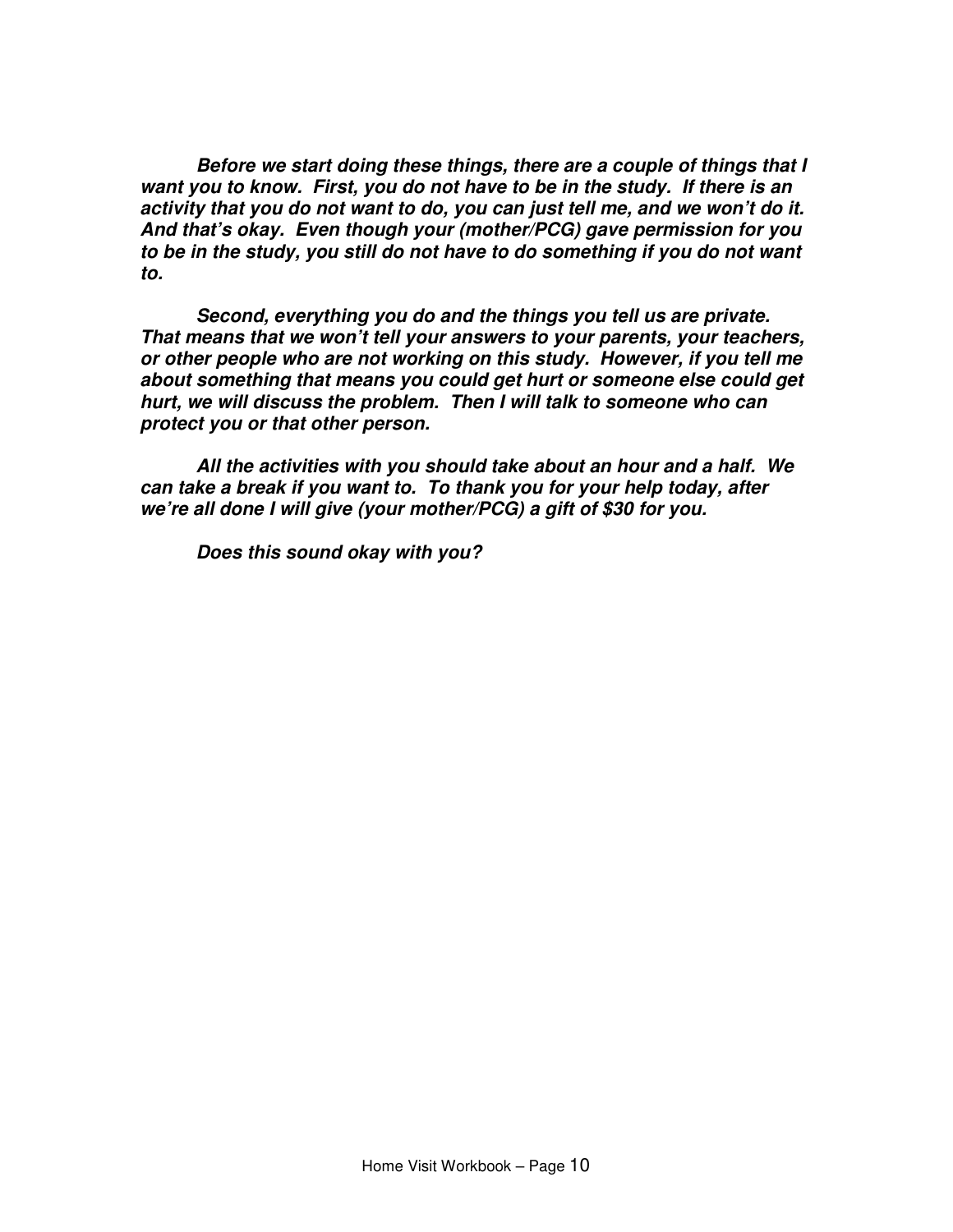CHECK ONE

Information was obtained…

 $\Box$  During the parent or PCG Interview

From PCG during the Home Visit

Some other way (Explain): \_\_\_\_\_\_\_\_\_\_\_\_\_\_\_\_\_\_\_\_\_\_\_\_\_\_\_\_\_\_\_

Using the appropriate box, fill in the information before proceeding to next page.

| IF $PCG = BIO$ MOTHER                                                                                                                                                                          |  |
|------------------------------------------------------------------------------------------------------------------------------------------------------------------------------------------------|--|
| 1. Has CHILD seen his/her biological father in the last year?<br>CONF2 Yes, because Bio Father lives with mother & child  1 GO TO NEXT PAGE<br>Yes, but Bio Father does not live in same hh  2 |  |
| 2. Does biological mother have a husband or partner living in this household with her<br>and CHILD?                                                                                            |  |
| GO TO 3<br><b>GO TO NEXT PAGE</b>                                                                                                                                                              |  |
| 3. What is his name?<br><b>GO TO NEXT PAGE</b><br>CONF4                                                                                                                                        |  |

### IF PCG = **BIO FATHER**

| 1. Has CHILD seen his/her biological mother in the last year? |  |
|---------------------------------------------------------------|--|
|                                                               |  |
|                                                               |  |
|                                                               |  |

#### GO TO NEXT PAGE

### IF PCG = **NON-PARENT**

| 1. Has CHILD seen his/her biological mother in the last year?          |
|------------------------------------------------------------------------|
| 2. Has CHILD seen his/her biological father in the last year?<br>No. 2 |
| <b>GO TO NEXT PAGE</b>                                                 |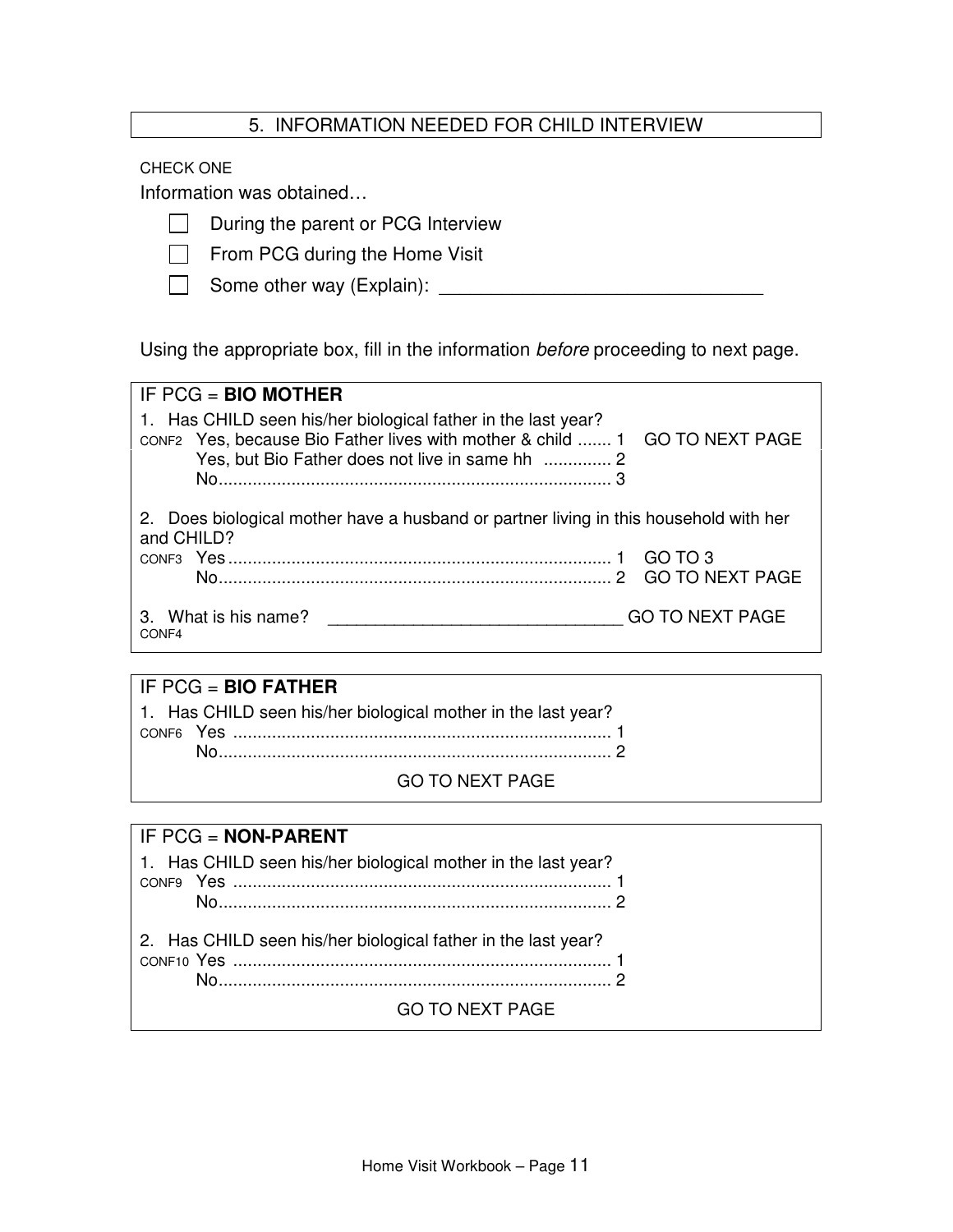### THE CHILD ASSESSMENT AND PCG SAQ

Say to Parent/PCG:

**For the assessment with CHILD, I'll need a quiet place with a table and two chairs. I'll use my laptop and show CHILD some pictures and ask some questions. The whole thing will take about an hour.** 

**Children usually do better on assessments if their parents/caregivers aren't watching. Is there some place with a little privacy?** 

Set up the following materials on a table:

- − Laptop, plugged into an outlet.
- − Open PPVT easel.
- − Open WJ III easel.
- − Paper and pencil.
- − Child Interview showcards

Also get out the labeled PCG SAQ and a pen.

Give the Parent/PCG the SAQ booklet and say:

#### **While I work with CHILD, let me give you this questionnaire for you to complete yourself. It will take about 20 minutes. Do you need a pen?**

If the parent/PCG cannot read, you may read the questions and record responses. Be sure that the questionnaire is conducted privately, so that no one else overhears the questions or responses.

Show the child the setup on the table and say:

**Now let's sit down together and I'll ask you some questions in these books. I won't ask you all the questions, just some of them. I'll use the computer to tell me what to do.** 

**The whole thing will take about an hour. Do you need a drink or to go to the bathroom before we start?** 

#### NOTES:

- − Make sure the child is comfortable
- − Have easels set up and ready for use (with blank page pages showing)
- − Have pen and paper ready for WJ III Test 10
- − Keep table clear of materials unless they are being used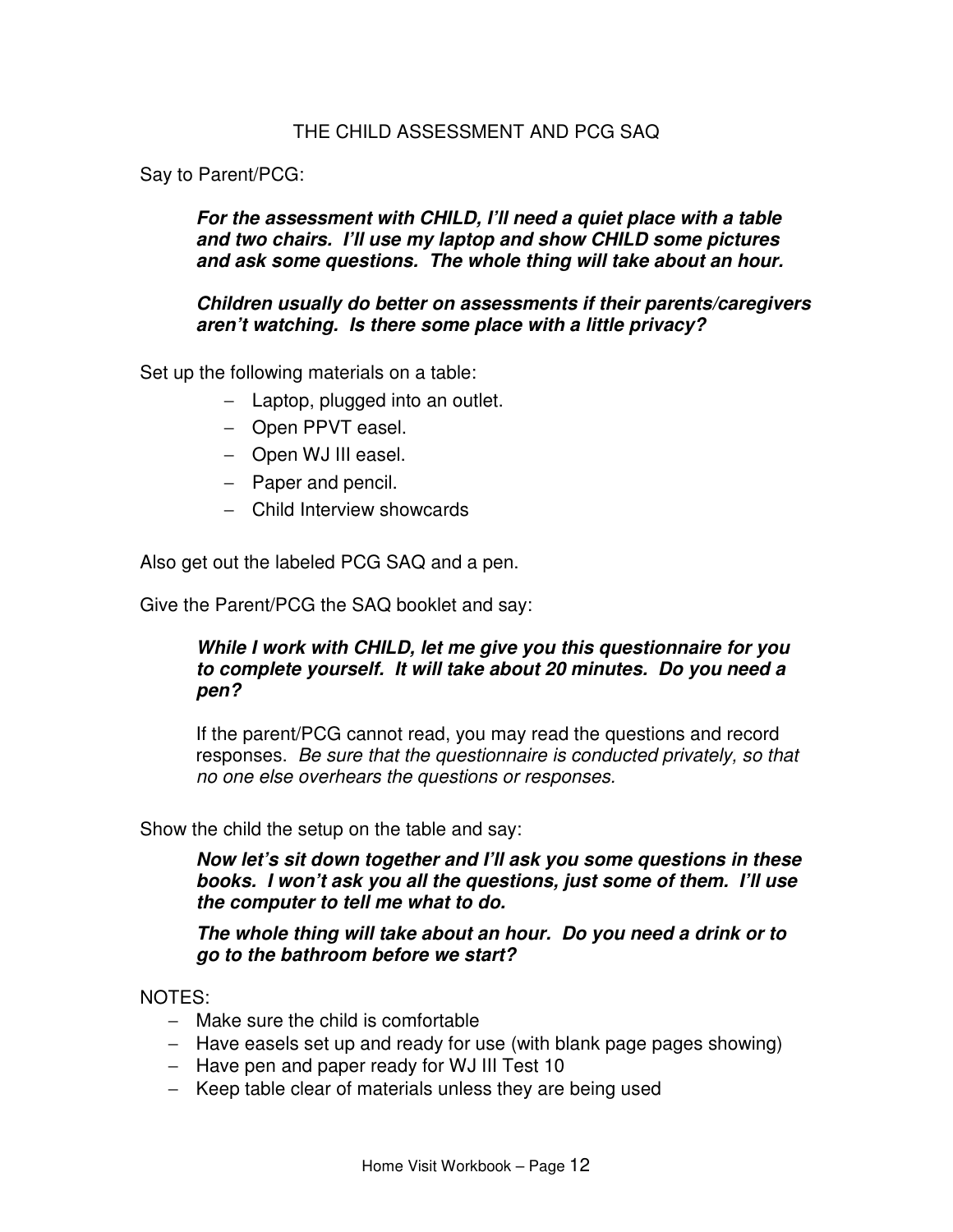**CHECK ONE** 

- Child Assessment completed
- 
- $\perp$

Child Assessment notes (include times of any breaks, whether parent was present, whether it was noisy, light was poor, etc.):

### 7. PRIMARY CAREGIVER SAQ

CHECK ONE

SAQ completed by PCG

| $\Box$ Completed via administration by interviewer |
|----------------------------------------------------|
|----------------------------------------------------|

| (Explain): |  |
|------------|--|
|            |  |



 $\Box$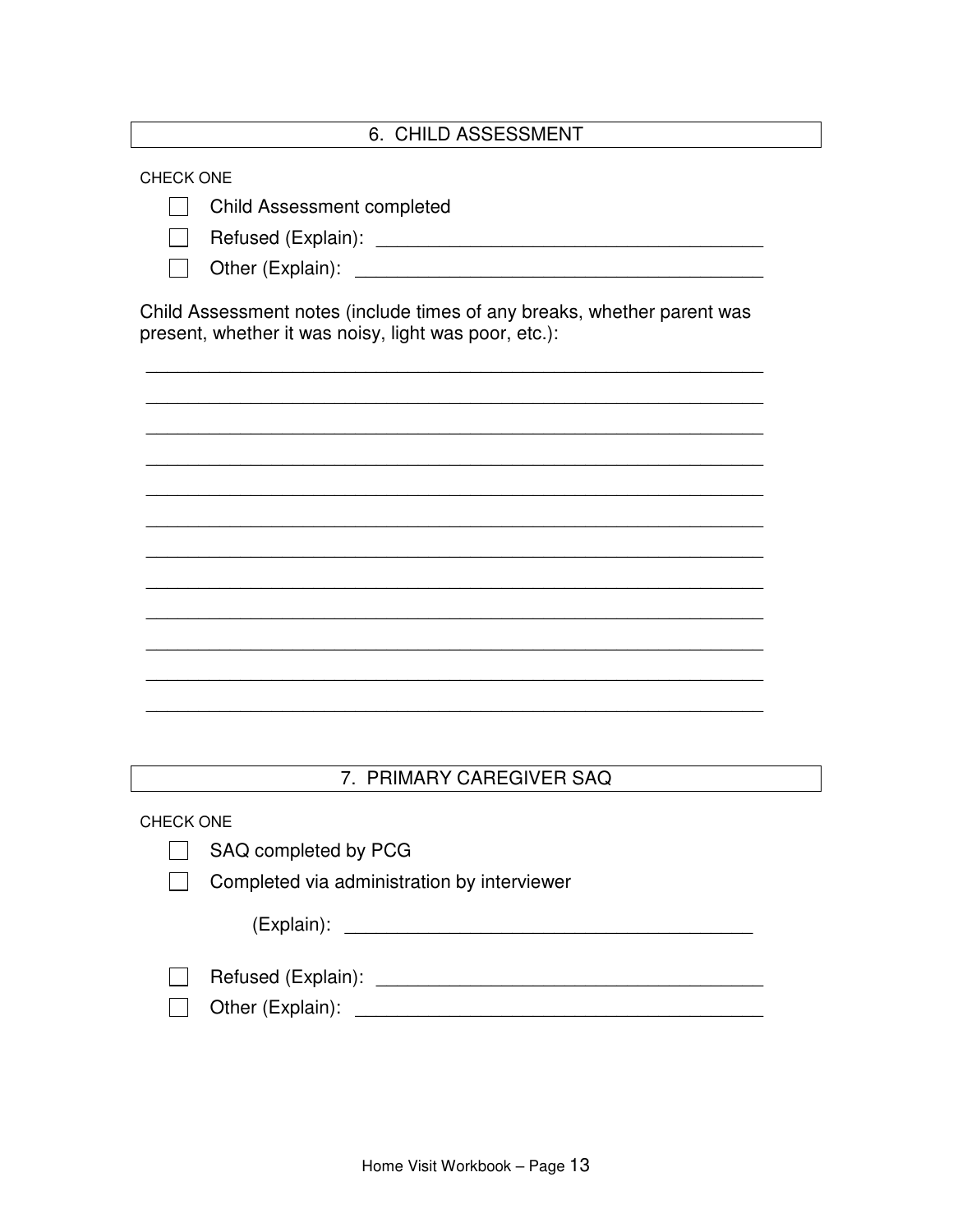### CHILD ASSESSMENT REMINDERS

Use neutral praise (praise for the child's efforts, not correct responses):

The best neutral praise is nonverbal—a positive, friendly facial expression. Here are some examples of verbal neutral praise:

- − **You are helping me by answering these questions.**
- − **I like the way you are listening and paying attention.**
- − **You are really listening.**

Never tell the child where s/he has answered a question correctly (unless it is scripted to do so in a practice item). Don't say "Great!" or "Good job!" If the child asks you, say:

- − **We just want to see what you think.**
- − **I'm sorry, but I can't tell you the answer. It's okay if you don't know.**

When scoring in all tests:

- − Use F5 for a response of "don't know."
- − Use F6 for a refusal or if the child does not respond.

The PPVT-III

- − Using the script on the back of the easel, first administer training items on Plate C.
- − Then administer training items on Plate D.
- − Do not put "a" or "the" or any other article in front of the word.
- − Enter the number of the picture child chooses.

The Digit-Span

- − The script and instructions for administration are all in CAPI. You do not need anything else for administration of the Digit Span.
- − Read sequences at the rate of one digit per second, dropping your voice slightly on the last digit in the sequence.
- − Do not repeat any item. If the child asks you to repeat any item, say: **I can't repeat the numbers. Just take your best guess.**
- − Because you may not repeat an item, be sure you have the child's full attention before beginning a sequence.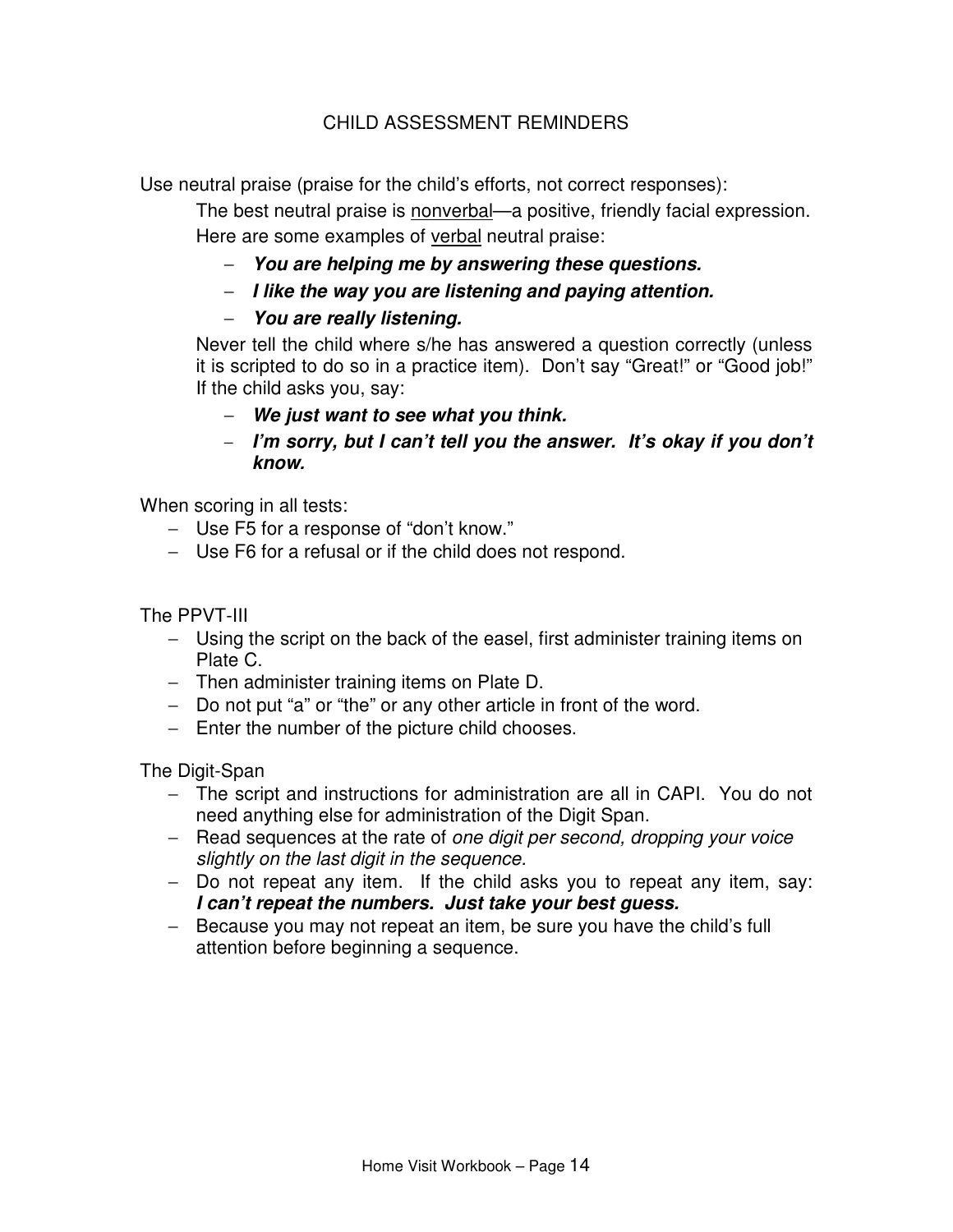WJ III Test 9 – Passage Comprehension

- − All study children will start on easel page 157, Sample Item B. This item is not scored.
- − Allow children to read the text either aloud or silently, whichever they prefer.
- − Do not tell the children any words on this test.
- − Do not penalize a child for mispronunciations resulting from articulation errors, dialect variations, or regional speech patterns.
- − Unless otherwise noted, accept only one-word responses as correct. If a child gives a two-word response, ask for a one-word answer.
- − Score a response *correct* if it differs from the listed correct response(s) in verb tense or number (singular/plural), unless otherwise indicated by the scoring key.
- − Score a response incorrect if the child substitutes a different part of speech, such as a noun for a verb, unless otherwise indicated by the scoring key.

WJ III Test 10 – Applied Problems

- − All study children will start on easel page 195, Item 20.
- − You may repeat questions during this test whenever the child requests.
- − Give the pencil and paper to child where directed at Item 30.
- − If the child requests or appears to need paper and pencil prior to Item 30, give them to him/her.

Child Interview

- − The transition from the cognitive tests to the interview is important. The child should understand that there are no right or wrong answers, and now you will ask questions that only the child can answer.
- − Give the child the showcard of response categories for the designated questions.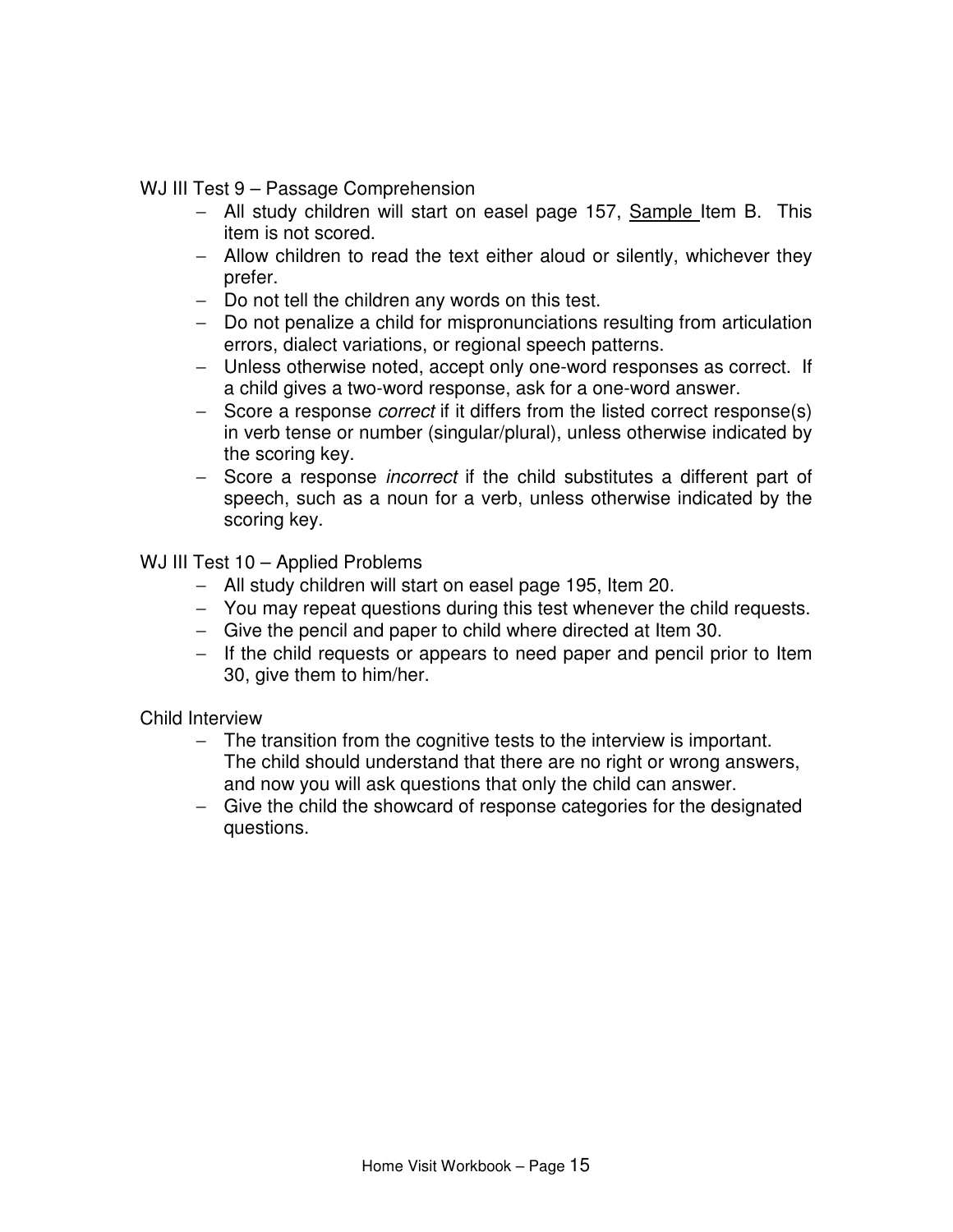BLANK PAGE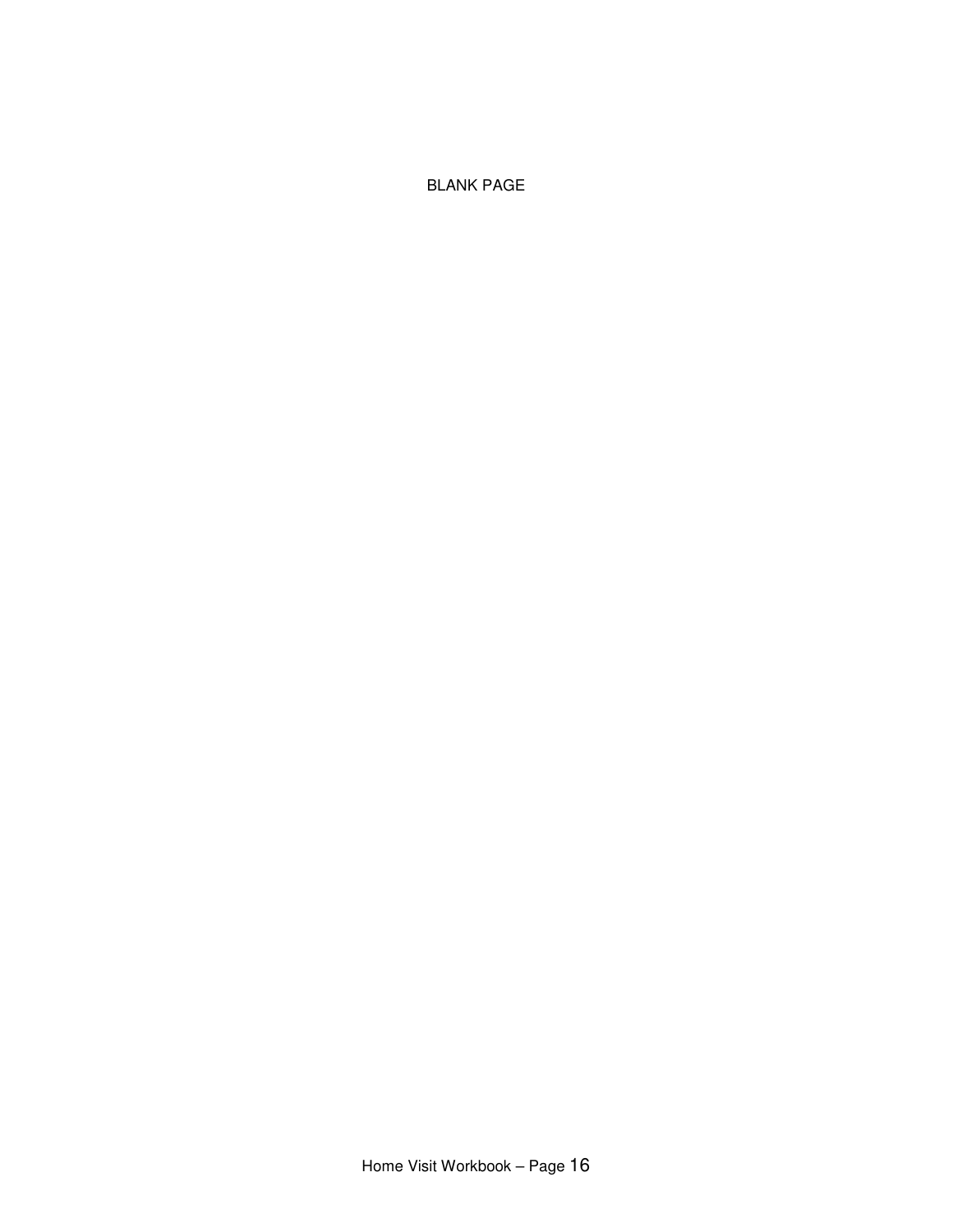#### THE HEALTH MEASURES

Set up the materials. Near a kitchen or bathroom is best.

- − Set the scale on a level, uncarpeted floor.
- − Set up the stadiometer nearby.
- − Get out the prelabeled saliva kit envelopes.
- − Get out the hygiene kit.

IF THE PCG IS THE BIO MOTHER, SAY: **Now, I'm going to measure YOUR weight. Then I'll weigh and measure how tall CHILD is. Then I'll ask you each to spit into a small container for a saliva sample.** 

IF THE PCG IS NOT THE BIO MOTHER, SAY: **Now, I'm going to measure how much CHILD weighs and how tall CHILD is. Then I'll ask him/her to spit into a small container for a saliva sample.**

# MOUTH RINSE

**First, to prepare for the saliva sample, you'll need to rinse your mouth with water. This has to be done 5 minutes before you spit into a little container I will give you. If you rinse now, we can then do the height and weight measures. When we are done with those, 5 minutes will have gone by and we can do the saliva samples.** 

**We'll each need a glass of water, so I can demonstrate. To rinse your mouth, take a mouthful of water and slosh it around, then swallow the water. Do it a second time, and then you'll be ready.** 

Demonstrate mouth rinse.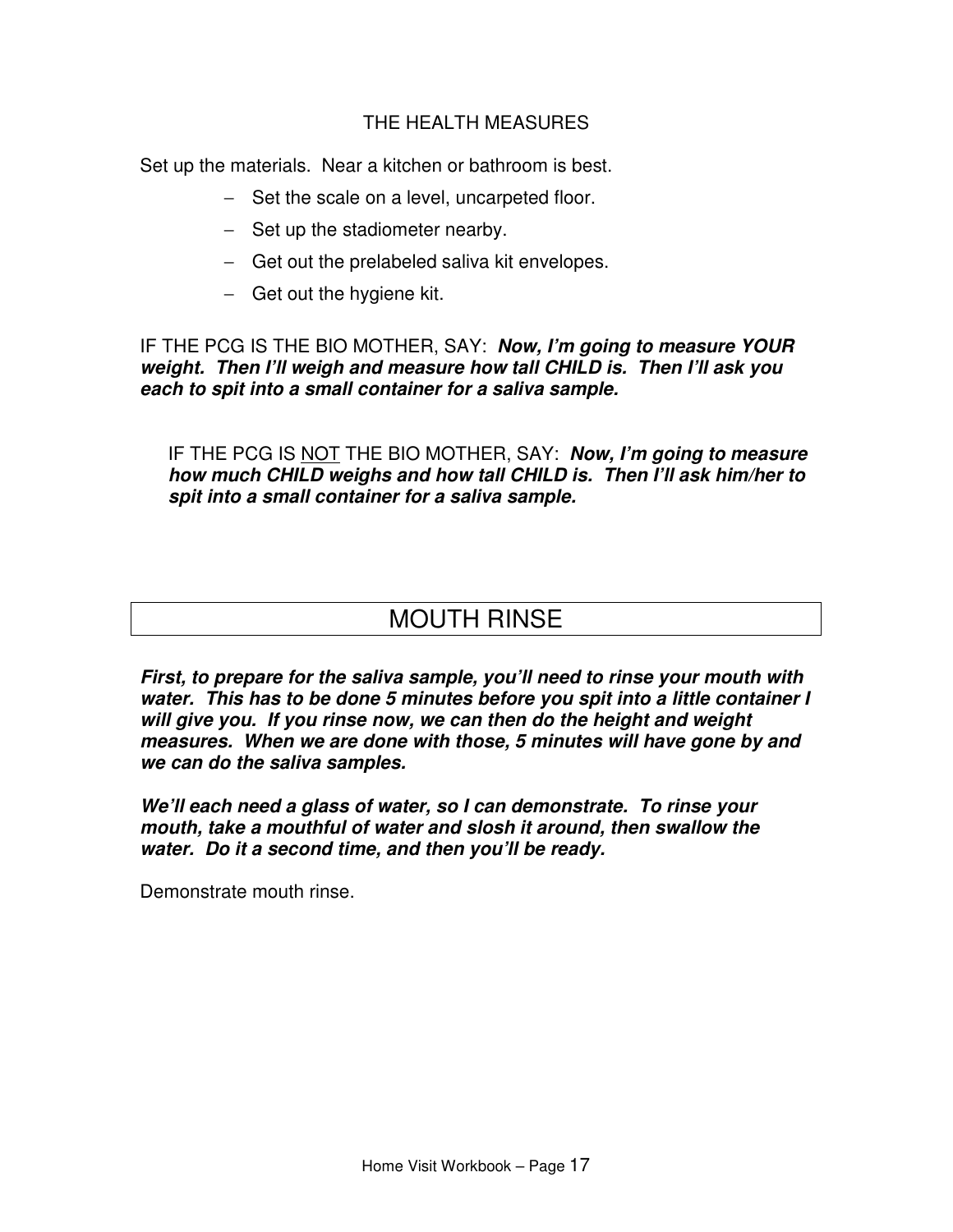#### BIO MOTHER WEIGHT PROCEDURE

Ask the mother to take off her shoes and any coat or heavy sweater she may be wearing. She should put down anything she is holding.

#### Say: **To be sure the scale is working properly, I'm going to weigh you twice. When I tell you to, step on the middle of the scale.**

- 1. Tap the scale to turn it on. "0" will appear traveling across the bottom of the screen.
- 2. When "0.0" appears, say: **Now step on the scale, and stand still.**
- 3. Once the number is stable, record the  $1<sup>st</sup>$  weight reading, including the decimal place.
- 4. Say: **Now please step off the scale.**
- 5. Let the scale reset itself to "0.0."
- 6. Say: **Now please step on again.**
- 7. Once the number is stable, record the  $2<sup>nd</sup>$  weight reading, including the decimal place.
- 8. If the two reading are not the same AND are 2 or more pounds different, weigh a third time.

#### WHAT IF:

Bio Mother refuses to step on scale

 Ask: **Would you mind telling me how much you weigh?**  Code and Explain:

Bio Mother's weight was reported by mother:  $175$  lbs. (Explain): She refused to be weighed

Bio Mother is pregnant:

Ask: **What was your pre-pregnancy weight?**

Code:

 $\boxtimes$  Bio Mother's weight was reported by mother:  $\boxed{175}$  lbs. (Explain): Pregnant, she reported pre-pregnancy weight

Scale reads Error/Bio Mother weighs over 300 lbs:

 Ask: **Would you mind telling me how much you weigh?**  Code:

 $\boxtimes$  Bio Mother's weight was reported by mother: 310 lbs. (Explain): Scale read error/weighed over 300 lbs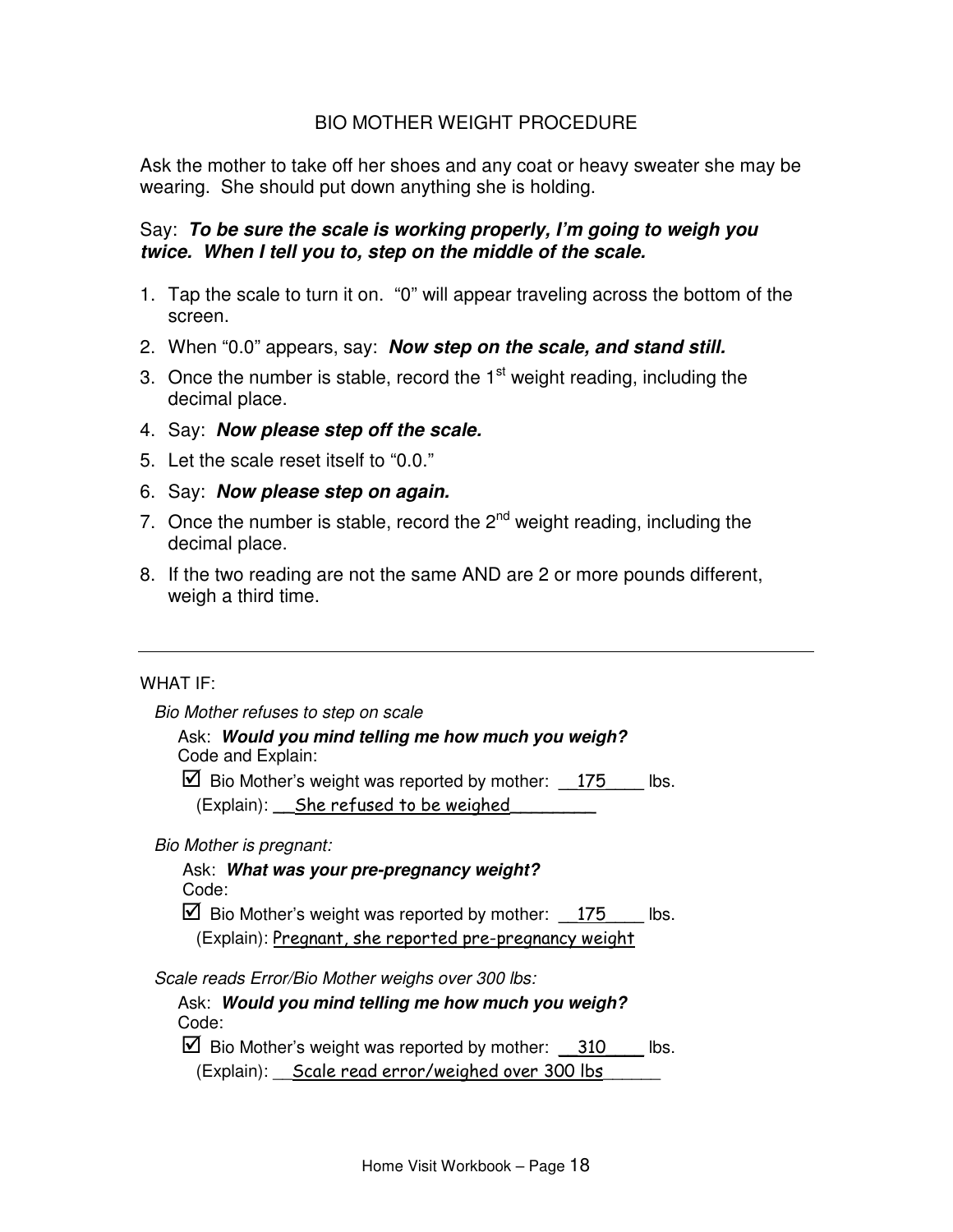| 8. BIO MOTHER WEIGHT |                                                                                                                                                                  |  |
|----------------------|------------------------------------------------------------------------------------------------------------------------------------------------------------------|--|
| <b>CHECK ONE</b>     |                                                                                                                                                                  |  |
|                      | Bio Mother Weight measures completed                                                                                                                             |  |
|                      | Bio M Reading 1<br>$\frac{1}{2}$ . $\frac{1}{2}$ lbs.                                                                                                            |  |
|                      | Bio M Reading 2<br>$\frac{1}{2}$ . $\frac{1}{2}$ lbs.                                                                                                            |  |
|                      | Difference between Reading 1 and 2: $\frac{1}{2}$ . $\frac{1}{2}$ lbs. If difference is $\geq$ 2 lbs take 3 <sup>rd</sup> reading.                               |  |
|                      | Bio M Reading 3 _______. ____ lbs.                                                                                                                               |  |
|                      | Bio Mother's weight was reported by mother: __________ lbs.<br>NOTE: If Bio Mother is PREGNANT, ask for pre-pregnancy weight.<br>Write "Pregnant" on line below. |  |
|                      | Not completed, PCG is not Bio Mother                                                                                                                             |  |

### 9. PARENT/PCG RESPONSE

AT A NATURAL POINT IN YOUR CONVERSATION WITH THE PARENT/PCG WHILE TAKING THE WT/HT MEASUREMENTS, PRAISE THE CHILD.

### EXAMPLES:

**What a nice, cooperative child you have! What a good (boy/girl) you have! CHILD is such a (handsome/pretty) child!** 

### DID PARENT/PCG RESPOND POSITIVELY?

YES ...................................................... 01

NO (INCLUDES NO RESPONSE) ........... 00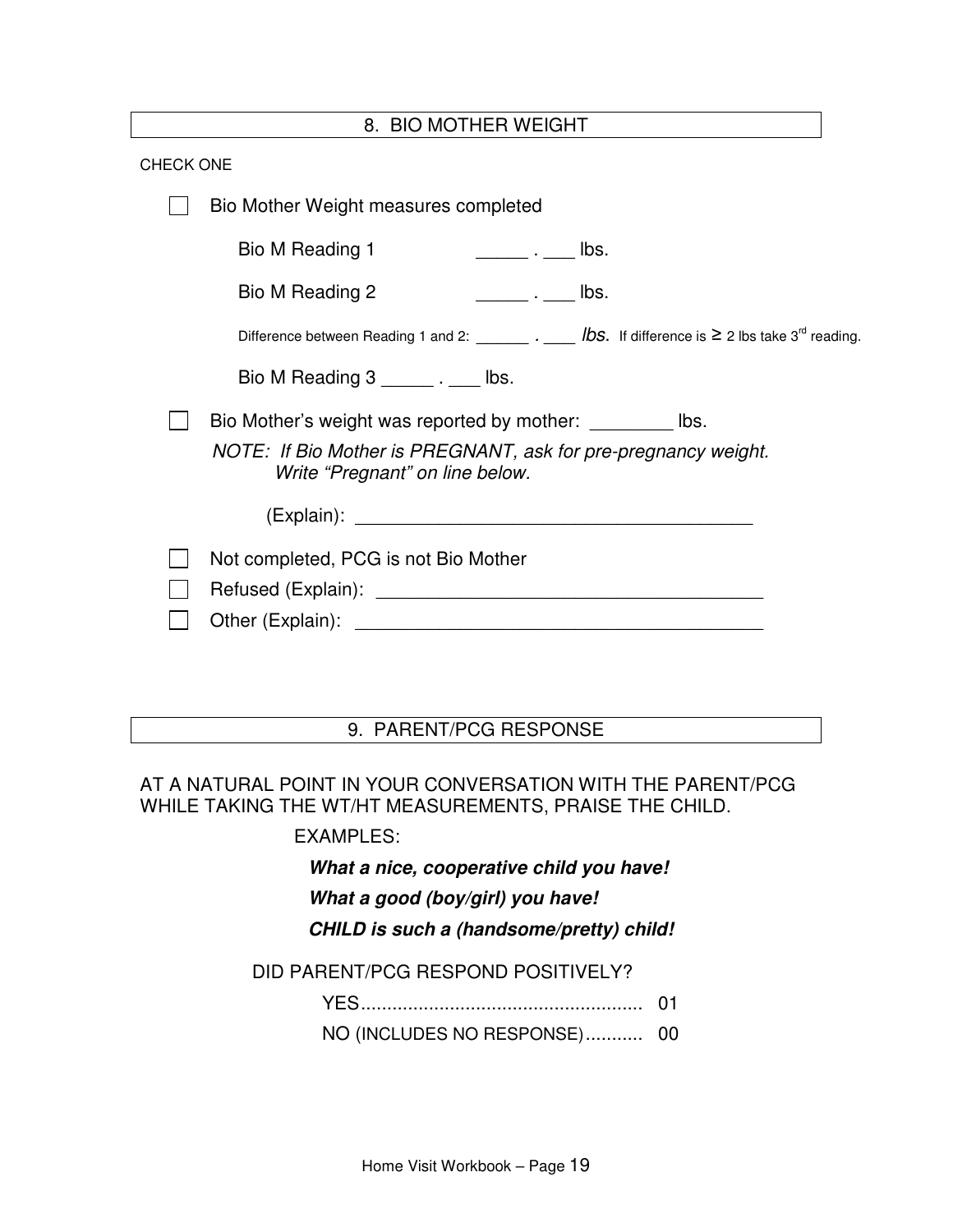### CHILD WEIGHT AND HEIGHT PROCEDURE

Ask the child to take off shoes and any coat or heavy sweater. She/he should put down anything she is holding. Ask child to remove hat or adjust ponytail or other hairstyle that prevents an accurate measurement.

#### Say: **To be sure the scale and the measuring stand are working properly, I'm going to weigh you and measure your height twice. First, I'll weigh you. When I tell you to, step on the middle of the scale.**

Weight Reading 1:

- 1. Tap the scale to turn it on. "0" will appear traveling across the bottom of the screen.
- 2. When "0.0" appears, say: **Now step on the scale, and stand still.**
- 3. Once the number is stable, record the  $1<sup>st</sup>$  weight reading, including the decimal place.
- 4. Say: **Now please step off the scale, and let's measure how tall you are.**

Height Reading 1:

- 5. Move to the stadiometer and say: **Stand with your feet over the outline, with your heels and back almost touching the measuring rod. Your eyes should look straight ahead and your chin should be up a little**  *bit.* Use the diagram card if necessary.
- 6. Gently slide the headpiece down the rod so that it rests gently on the child's head.
- 7. Record the  $1<sup>st</sup>$  height reading If the indicator is between centimeters, round UP to the higher centimeter.

Weight Reading 2 and Height Reading 2:

- 8. Say: **Now, let's go back to the scale.**
- 9. Repeat procedures above for  $2^{nd}$  weight and  $2^{nd}$  height readings.
- 10. If the two WEIGHT reading are not the same AND the difference is 2 or more pounds, weigh a third time.
- 11. If the two HEIGHT readings are not the same, measure height again.
- 12. Clean the stadiometer with the provided wipes after use.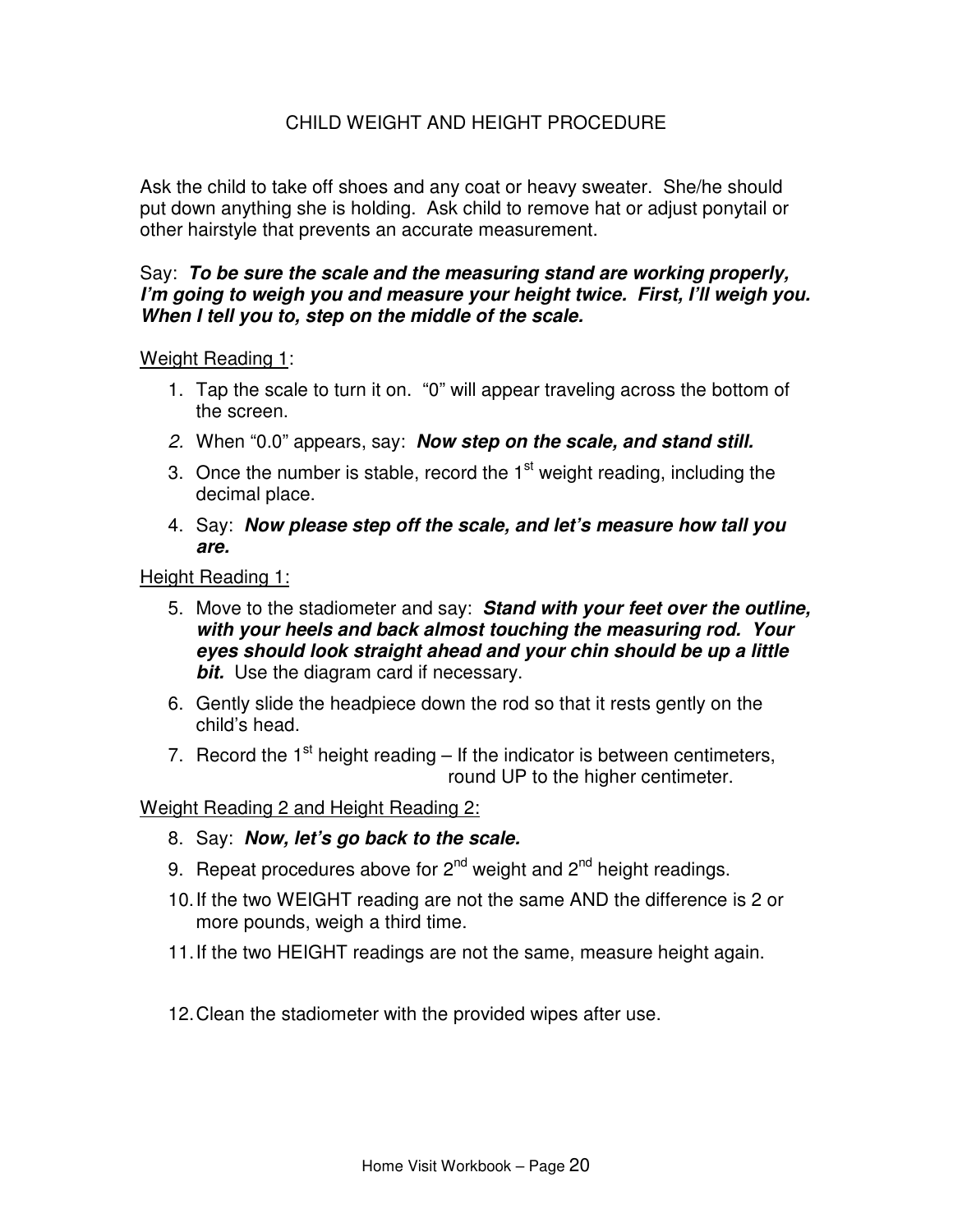|                                                                                                                      |                                 | 10. CHILD WEIGHT                                                                                                                                                                                                                                                                                                                                                                                                                              |  |
|----------------------------------------------------------------------------------------------------------------------|---------------------------------|-----------------------------------------------------------------------------------------------------------------------------------------------------------------------------------------------------------------------------------------------------------------------------------------------------------------------------------------------------------------------------------------------------------------------------------------------|--|
| <b>CHECK ONE</b>                                                                                                     |                                 |                                                                                                                                                                                                                                                                                                                                                                                                                                               |  |
|                                                                                                                      | Child weight measures completed |                                                                                                                                                                                                                                                                                                                                                                                                                                               |  |
|                                                                                                                      | Reading 1                       | $\frac{1}{1}$ . $\frac{1}{1}$ lbs.                                                                                                                                                                                                                                                                                                                                                                                                            |  |
|                                                                                                                      | Reading 2                       | $\frac{1}{\sqrt{1-\frac{1}{2}}}\cdot\frac{1}{\sqrt{1-\frac{1}{2}}}\cdot\frac{1}{\sqrt{1-\frac{1}{2}}}\cdot\frac{1}{\sqrt{1-\frac{1}{2}}}\cdot\frac{1}{\sqrt{1-\frac{1}{2}}}\cdot\frac{1}{\sqrt{1-\frac{1}{2}}}\cdot\frac{1}{\sqrt{1-\frac{1}{2}}}\cdot\frac{1}{\sqrt{1-\frac{1}{2}}}\cdot\frac{1}{\sqrt{1-\frac{1}{2}}}\cdot\frac{1}{\sqrt{1-\frac{1}{2}}}\cdot\frac{1}{\sqrt{1-\frac{1}{2}}}\cdot\frac{1}{\sqrt{1-\frac{1}{2}}}\cdot\frac{1$ |  |
| Calculate difference between 1 and 2: ________ . ____ lbs.<br>If difference is 2 lbs or more, take $3^{rd}$ reading. |                                 |                                                                                                                                                                                                                                                                                                                                                                                                                                               |  |
|                                                                                                                      | Reading 3                       | $\frac{1}{1}$ . $\frac{1}{1}$ lbs.                                                                                                                                                                                                                                                                                                                                                                                                            |  |
|                                                                                                                      |                                 | Child's weight was reported by mother: ________ lbs.                                                                                                                                                                                                                                                                                                                                                                                          |  |
|                                                                                                                      |                                 |                                                                                                                                                                                                                                                                                                                                                                                                                                               |  |
|                                                                                                                      |                                 |                                                                                                                                                                                                                                                                                                                                                                                                                                               |  |
|                                                                                                                      |                                 |                                                                                                                                                                                                                                                                                                                                                                                                                                               |  |
|                                                                                                                      |                                 |                                                                                                                                                                                                                                                                                                                                                                                                                                               |  |
|                                                                                                                      |                                 |                                                                                                                                                                                                                                                                                                                                                                                                                                               |  |
|                                                                                                                      |                                 |                                                                                                                                                                                                                                                                                                                                                                                                                                               |  |
|                                                                                                                      |                                 | 11. CHILD HEIGHT                                                                                                                                                                                                                                                                                                                                                                                                                              |  |
|                                                                                                                      |                                 |                                                                                                                                                                                                                                                                                                                                                                                                                                               |  |
| <b>CHECK ONE</b>                                                                                                     |                                 |                                                                                                                                                                                                                                                                                                                                                                                                                                               |  |
|                                                                                                                      | Child height measures completed |                                                                                                                                                                                                                                                                                                                                                                                                                                               |  |
| NOTE: If the indicator is between centimeters, round UP to the higher centimeter.                                    |                                 |                                                                                                                                                                                                                                                                                                                                                                                                                                               |  |
|                                                                                                                      | Reading 1                       | centimeters                                                                                                                                                                                                                                                                                                                                                                                                                                   |  |
|                                                                                                                      | Reading 2                       | centimeters                                                                                                                                                                                                                                                                                                                                                                                                                                   |  |
|                                                                                                                      |                                 | If the Reading 1 and 2 are not the same, take $3^{rd}$ height reading.                                                                                                                                                                                                                                                                                                                                                                        |  |
|                                                                                                                      | Reading 3                       | centimeters                                                                                                                                                                                                                                                                                                                                                                                                                                   |  |
|                                                                                                                      | Refused (Explain):              |                                                                                                                                                                                                                                                                                                                                                                                                                                               |  |

Other (Explain): \_\_\_\_\_\_\_\_\_\_\_\_\_\_\_\_\_\_\_\_\_\_\_\_\_\_\_\_\_\_\_\_\_\_\_\_\_\_\_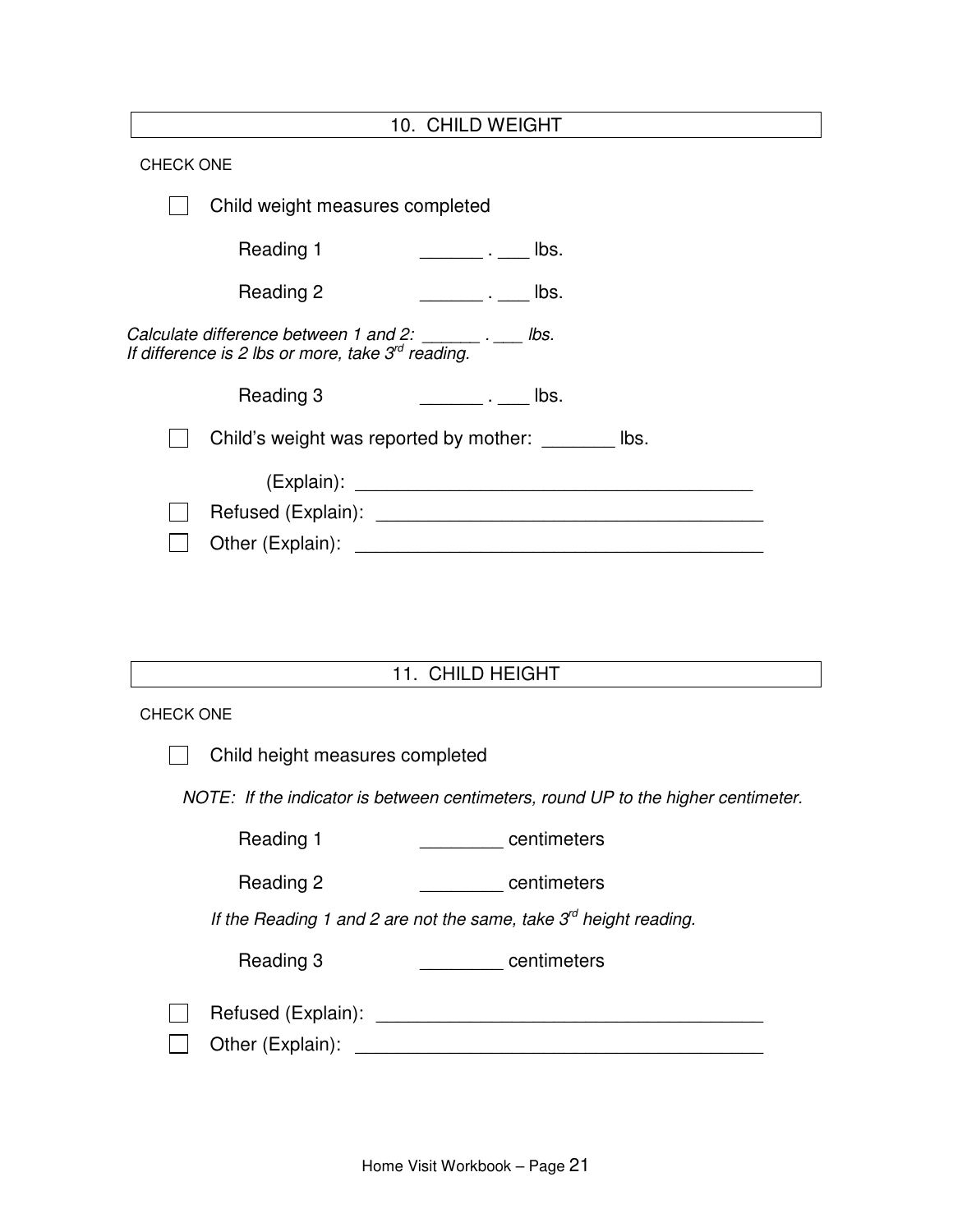#### BIO MOTHER AND CHILD'S SALIVA SAMPLES

Put on sanitary gloves. Get out box of tissues, Saliva Sample showcard and disposal bag.

For the MOTHER, be sure to use the kit in the "M" padded envelope. The blue container will have "M" printed on the label on the side of the cup.

For the CHILD, be sure to use the kit in the "C" padded envelope. The blue container will have "C" printed on the label on the side of the cup.

Hand the correct blue container to mother and to child and say:

**Please spit into this container. You need to fill it with saliva just up to the edges of the little 'shoulders' on the inside of the container.** Use the showcard to point to level needed.

#### **Take your time. It usually takes people about 10 or so spits. When you are finished, please hand it back to me and I'll put this white cap on it.**

When respondent is finished, check to make sure they have filled the container to the necessary level. Do not count bubbles or foam. Place the container on a flat surface, then screw the white cap onto the blue container and shake gently for at least 10 seconds.

For the MOTHER: Place sealed "M" container in a plastic biohazard bag and seal. Then place it inside the "M" padded specimen envelope. Seal the envelope.

For the CHILD: Place sealed "C" container in a plastic biohazard bag and seal. Then place it inside the "C" padded specimen envelope. Seal the envelope.

When done, place the envelopes in the case folder.

NOTES:

- − **Sometimes it helps if you rub the sides of your mouth with your tongue.**
- − **A quarter teaspoon of sugar on your tongue can sometimes help.**  With PCG permission (child or mother may not be allowed to eat sugar, e.g., because of diabetes), offer ¼ teaspoon of sugar from kit. A sugar packet holds one teaspoon.
- − If necessary, use a swab kit from back-up folder to obtain the sample.
- − Do not collect a saliva sample if the PCG is not the child's bio mother.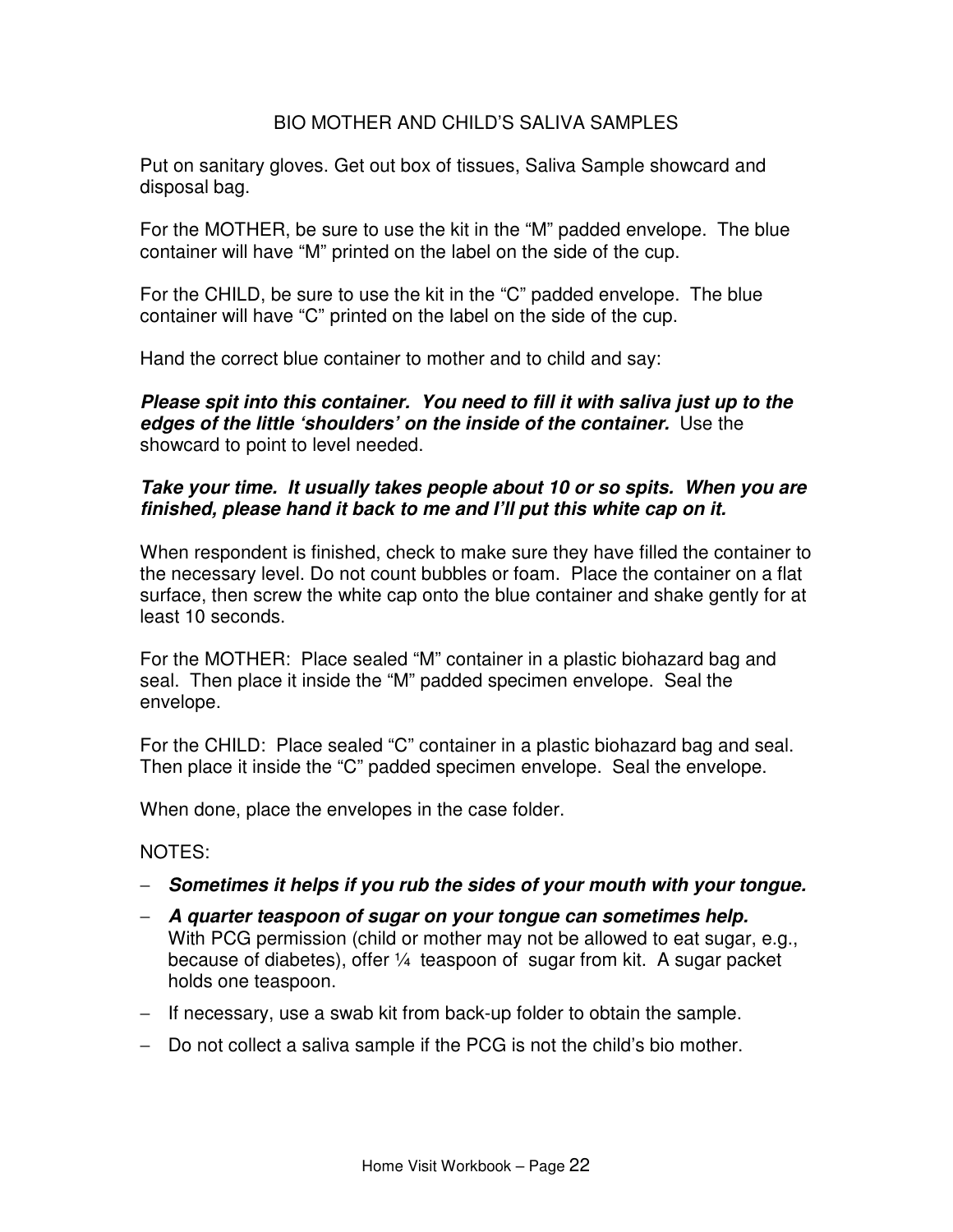|                  | 12. BIO MOTHER SALIVA SAMPLE          |
|------------------|---------------------------------------|
| <b>CHECK ONE</b> |                                       |
|                  | Completed                             |
|                  | Not completed, PCG is not Bio Mother. |
|                  | Completed with aid of swab kit        |
|                  |                                       |
|                  |                                       |
|                  |                                       |
|                  |                                       |
|                  |                                       |
|                  |                                       |
|                  | 13. CHILD SALIVA SAMPLE               |
| <b>CHECK ONE</b> |                                       |
|                  | Completed                             |
|                  | Completed with aid of swab kit        |
|                  |                                       |
|                  |                                       |
|                  | Other (Explain):                      |
|                  |                                       |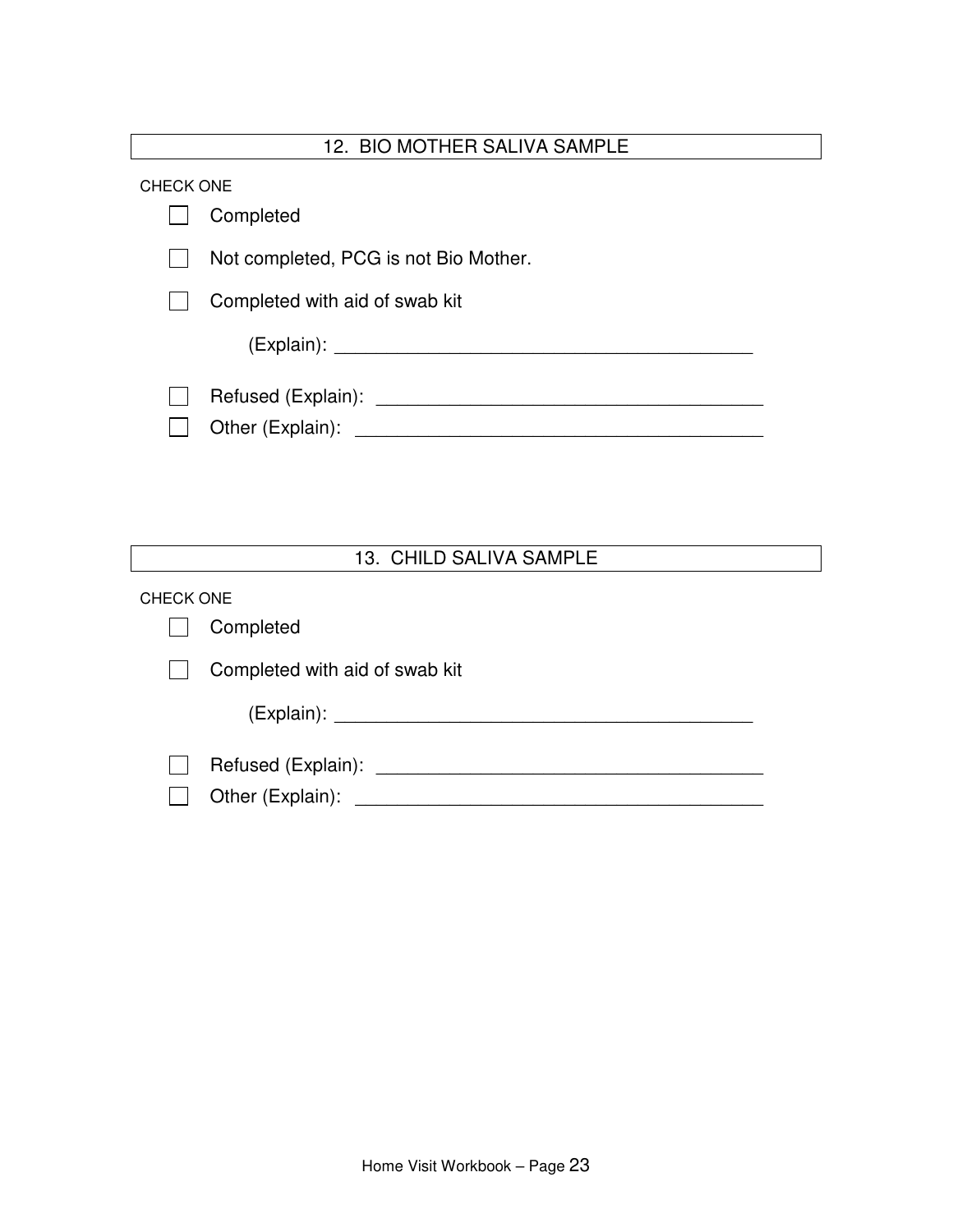BLANK PAGE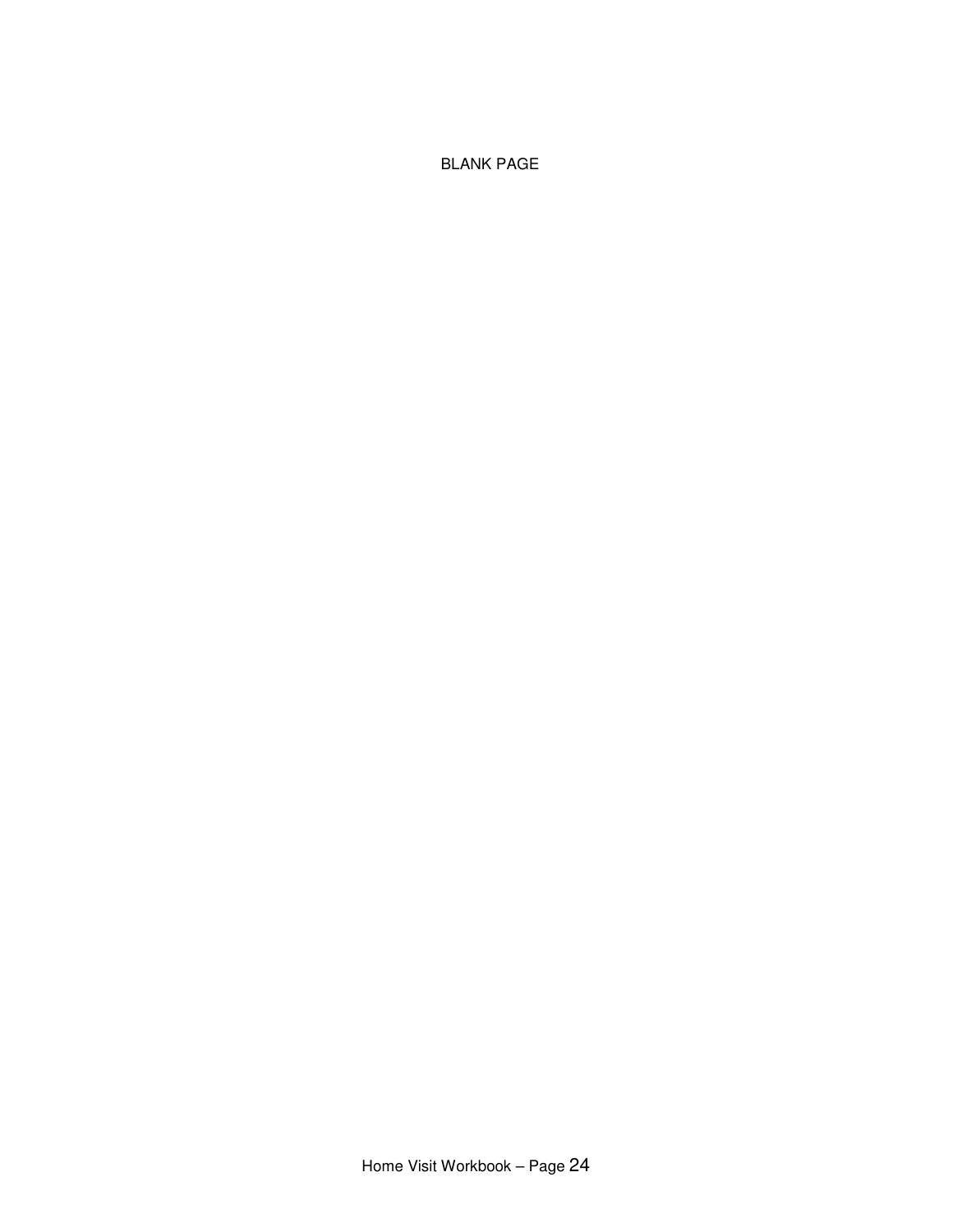| 14. AUDIOTAPE OF PARENT/PCG |
|-----------------------------|
|-----------------------------|

CHECK ONE

| Completed                 |  |
|---------------------------|--|
| $\Box$ Refused (Explain): |  |
| Other (Explain):          |  |

Before you begin, "audio-label" the tape (the cassette should be prelabeled): Turn on the machine and record yourself saying:

## **"The Year 9 Survey of Parents case ID number is**

| The respondent's first name is  |             | [PCG NAME]. |
|---------------------------------|-------------|-------------|
| The date is                     | [MM/DD/YY]. |             |
| This is Westat interviewer Y9R2 |             |             |

Play back to confirm machine is working. This statement identifies the recording if the label is lost. After you replay entire statement, press stop and do not rewind. Begin recording the Parent/PCG from that point (so that you do not record over the audio label.

Make sure recorder is set up close to the mother so that her voice is clearly recorded. When you are ready to begin, say:

> **Now I would like to ask you some questions about (CHILD) to learn more about (him/her). It should take about 10 to 20 minutes. For these questions, I'll turn the tape recorder on so that I can record what we say without having to write it down. The tape will be used only for research purposes. Ready?**

TURN ON TAPE RECORDER. ASK ALL QUESTIONS, PROBING WHEN NECESSARY.

\*BE SURE THAT RECORDER IS ON AND RECORDING, NOT ON PAUSE.\*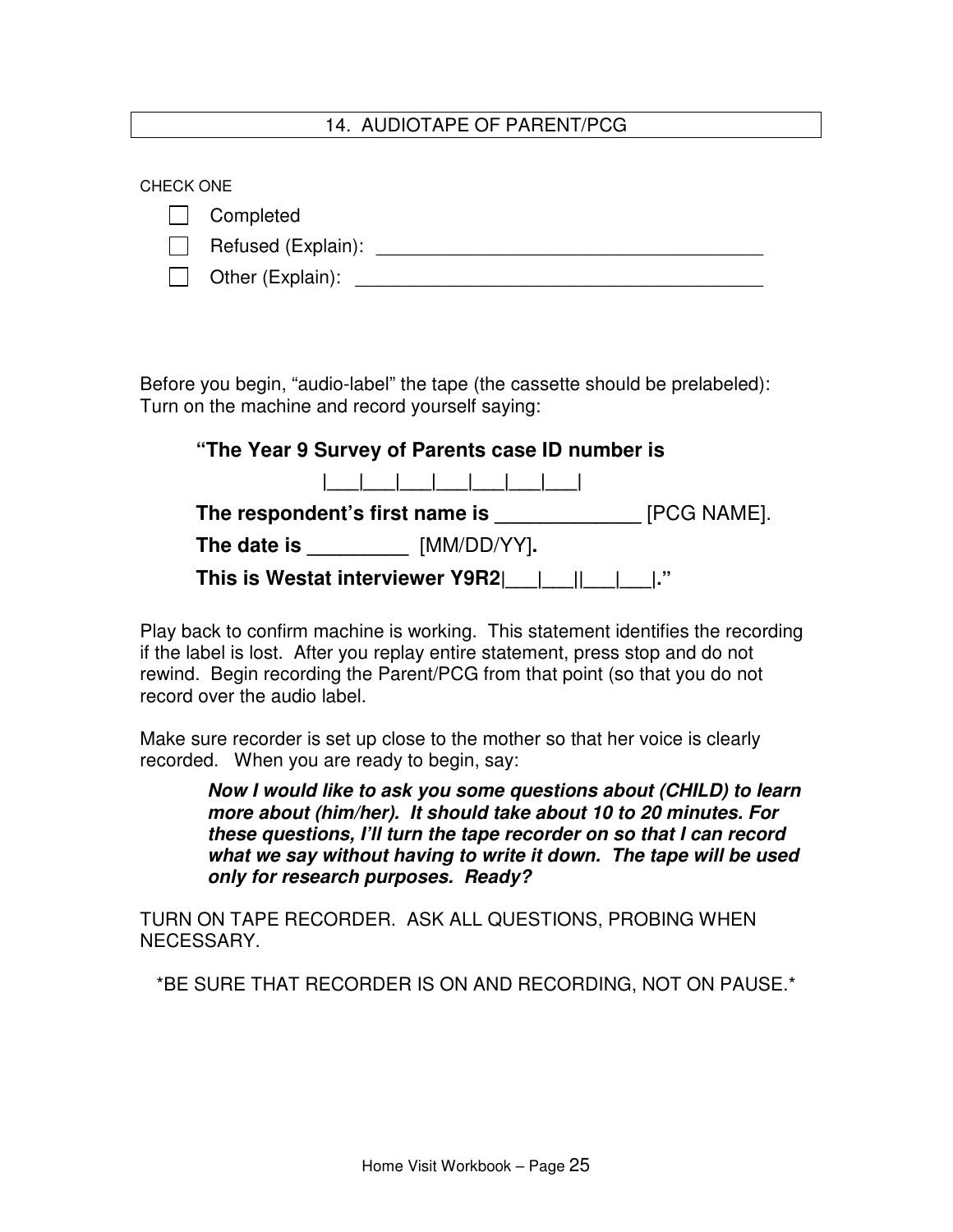### FOR ALL QUESTIONS, USE THESE ELABORATION PROBES FOR RESPONDENTS WHO ARE NOT TALKATIVE:

 **Can you tell me more about that? Can you give me an example of that? How do you feel about that?** 

Read the questions *exactly as written* – probe as necessary, using the examples or similar probes.

Q1. **First, how is (CHILD) similar to (his/her) (sibling/closest aged sibling)?** 

 IF CHILD HAS NO SIBLINGS, ASK: **How is (CHILD) similar to (his/her) closest aged cousin?** 

 IF CHILD HAS NO COUSINS, ASK: **How is (CHILD) similar to other children (his/her) age?** 

- Q2. **How is (CHILD) different?**
- Q3. **Now I'd like to get a general picture of (CHILD). Can you tell me a little about (him/her)?**

PROBES:

**I've only just met (CHILD). Can you tell me what (he/she) is really like?** 

**How would you describe (his/her) personality?** 

**'How does (he/she) compare to other children (his/her) age?**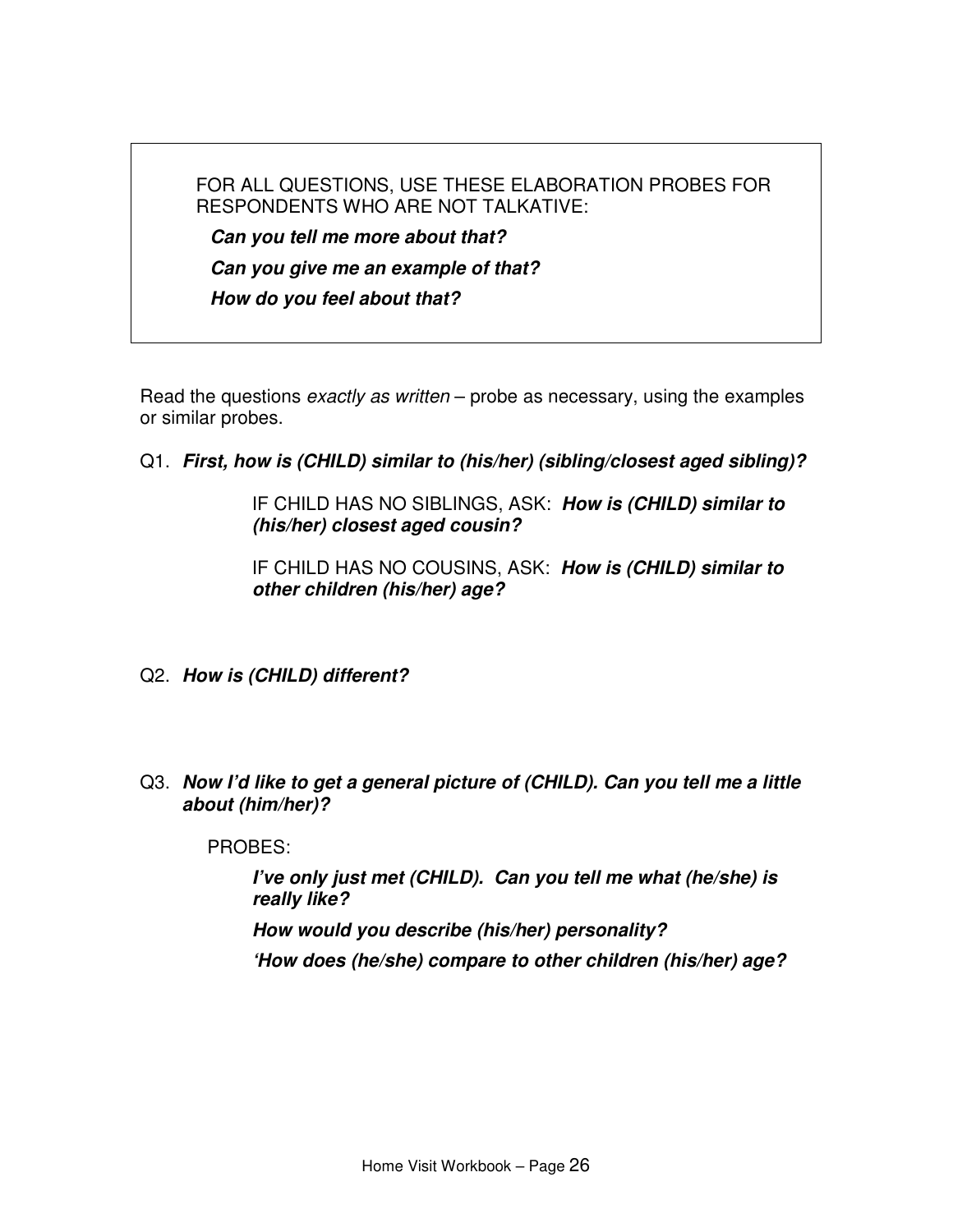Q4. **Who is (CHILD) more like, you or (his/her) (other parent)? Why?** 

PROBES:

**Does (he/she) take after one of you more than the other? In what ways is (he/she) more like you or (his/her) (other parent)?** 

**In what ways is (he/she) similar to (parent not named above)?** 

Q5. **All children are easier to raise in some ways and harder to raise in others. How would you like (CHILD) to be different? What qualities do you wish he/she had?** 

#### PROBES:

**What things does (he/she) do that you wish (he/she) wouldn't? What parts of (his/her) personality do you wish were different?** 

Q6. **How do you feel when you are away from (CHILD)?** BE SURE TO FIND OUT ABOUT THE RESPONDENT'S FEELINGS, NOT JUST HER OR CHILD'S BEHAVIOR.

#### PROBES:

**For example, when you are at work and (he/she) is (in school/with day care provider/with babysitter)? How do you feel when you or (CHILD) leaves? How do you feel when you see (him/her) again?** 

Q7. **Is there anything else you'd like to tell us about your child?**

End of Audio Recording Questions

When the recording is completed, rewind a bit of the tape and play back to be sure that the conversation was recorded properly. Then remove tape from recorder, place it in its cassette case, and put away in Home Visit Folder.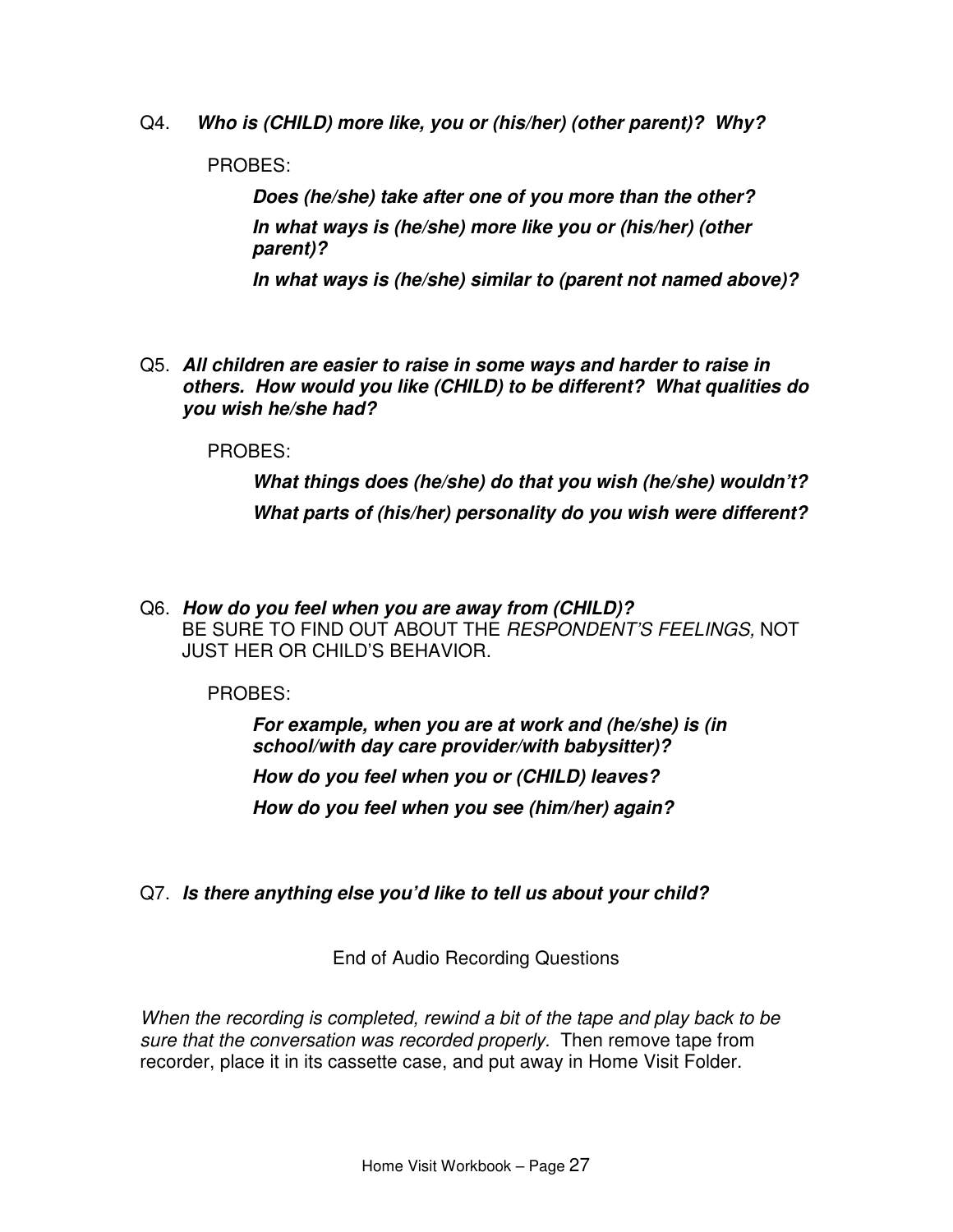### 15. HOME VISIT INCENTIVE PAYMENT

Check all that apply to payment given to PCG:



Cash Amount paid: \_\_\_\_\_\_\_\_\_\_\_

NOTES:

- − You may pay the PCG for interviews completed before the Home Visit.
- − Do not pay for Home Visit if some components are not finalized.
- − Obtain signed receipt for cash from PCG.
- − Give the incentive for the child activities to the PCG to give to the child.
- − Have PCG count cash before signing receipt.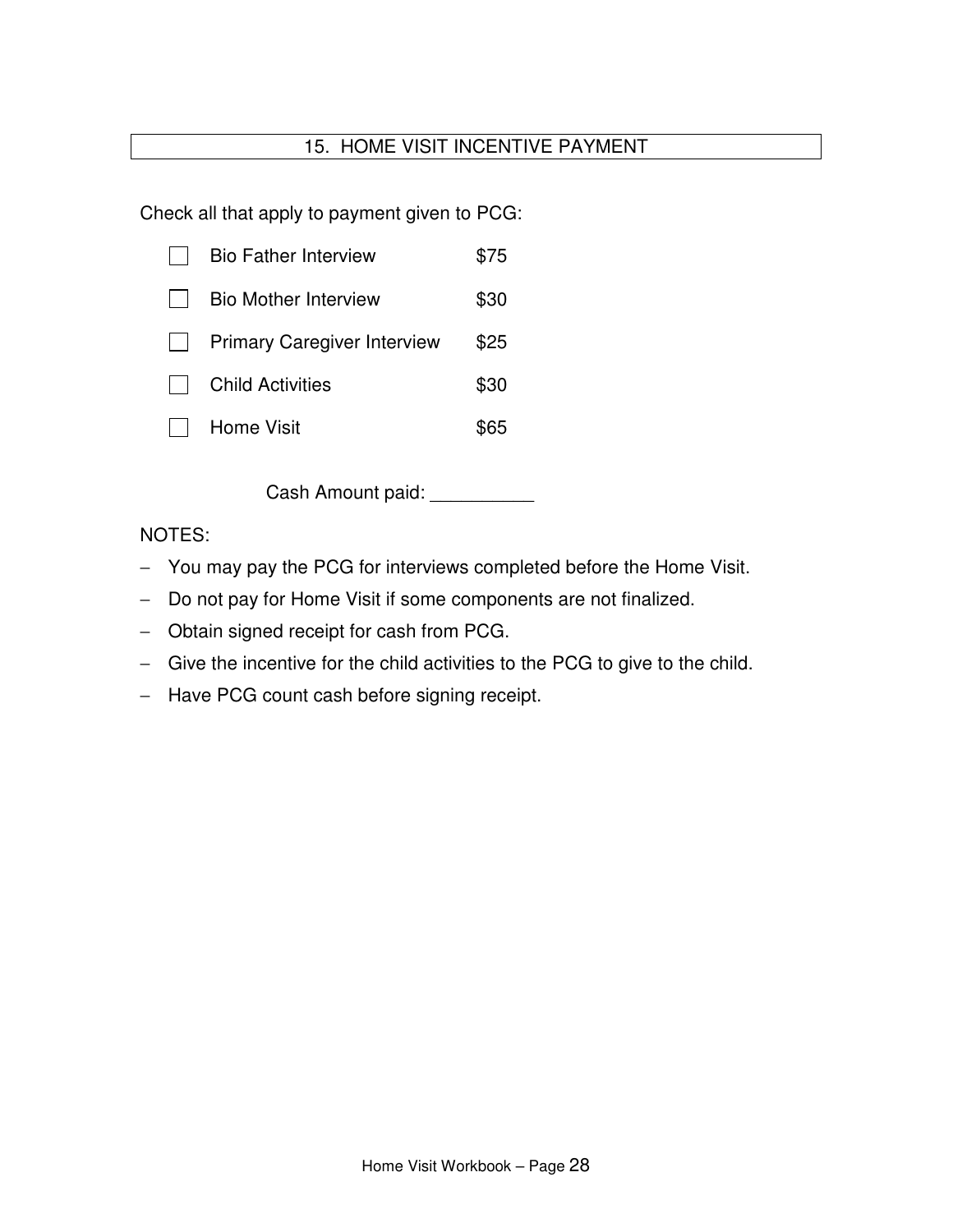### IN-HOME OBSERVATIONS GUIDE

Neighborhood

- Garbage/litter/broken Glass
- Condition of buildings
- Graffiti
- Abandon buildings and vehicles

### Immediately outside home

- Entrance lighting
- Broken Steps
- Broken glass/toys
- Large ditches
- Alcohol/drug Paraphernalia
- Garbage/litter
- Peeling paint/damaged walls
- Broken/cracked windows
- Condition of road paving

### Interior Common Areas

(for Apartments only)

- Cracks/holes in walls
- Holes in floor
- Broken plaster/peeling paint
- Exposed wires

Interior of home/apartment

- Broken/cracked windows
- Exposed wires
- Cracks/holes in walls/ceiling
- Holes in floor
- Broken plaster/peeling paint over 1 sq/ft
- Lighting
- Crowded
- Cluttered
- Dirty/trash
- Unsafe for young children (exposed wires, pests, broken glass, poisons, broken stairs/walls, peeling paint, flames/heat in reach, weapons)/
- Children's artwork, photos of children
- Noisy from inside the house
- Noisy from outside the house
- Alcohol/drug paraphernalia

### Child's appearance

- Clothing
- **Hygiene**
- Hair
- Odor

### Home Scale

- Freq. of interaction with child
- Responded to child
- Encouraged child to contribute
- Helped child demo skill/achievement
- Used term of endearment
- Positive feelings of or to child
- Showed physical affection
- Shouted, showed annoyance/hostility toward child
- Slapped/spanked child
- Scolded/criticized child
- Was Calm
- Clear speech
- Initiated verbal exchanges
- Expressed ideas freely, easily
- Understood questions
- Number of books (10?)
- Freq. phone rang/answered phone
- People coming/going
- Children screaming
- Parent yelling (not at child)
- Other children/adults interrupting
- Some turned on loud TV/music

#### Child

- Freq. of positive emotions
- Freq. of negative emotions
- Persistence at PPVT/Digit Span/WJ
- Cooperative at PPVT/Digit Span/WJ
- Attentive with interview
- Cooperative with interview, with physical measurements